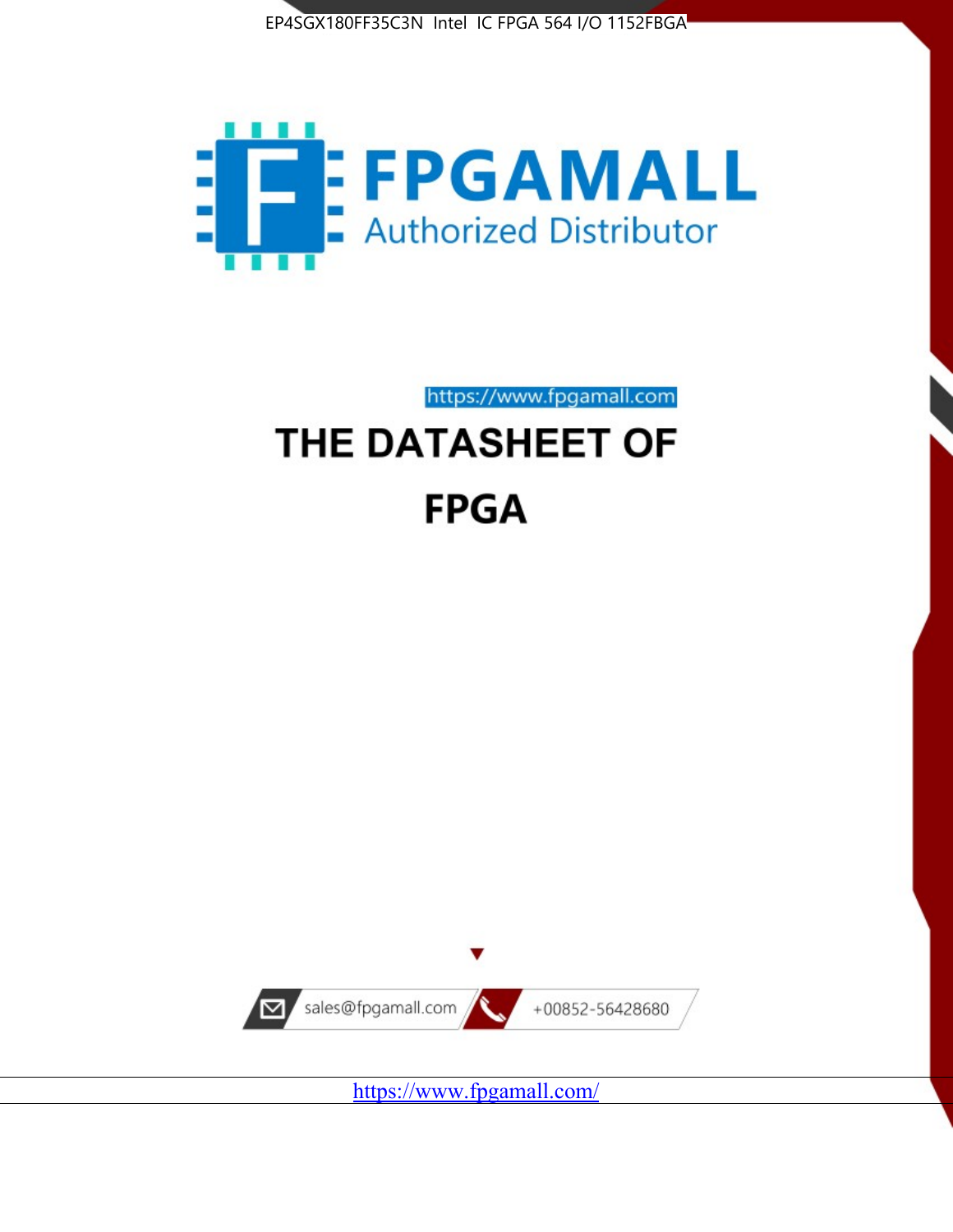EP4SGX180FF35C3N Intel IC FPGA 564 I/O 1152FBGA



# **1. Overview for the Stratix IV Device Family**

**SIV51001-3.5**

 $\operatorname{Altera}^{\circledast}$  Stratix<br>® IV FPGAs deliver a breakthrough level of system bandwidth and power efficiency for high-end applications, allowing you to innovate without compromise. Stratix IV FPGAs are based on the Taiwan Semiconductor Manufacturing Company (TSMC) 40-nm process technology and surpass all other high-end FPGAs, with the highest logic density, most transceivers, and lowest power requirements.

The Stratix IV device family contains three optimized variants to meet different application requirements:

- Stratix IV E (Enhanced) FPGAs—up to 813,050 logic elements (LEs), 33,294 kilobits (Kb) RAM, and 1,288 18 x 18 bit multipliers
- Stratix IV GX transceiver FPGAs—up to 531,200 LEs, 27,376 Kb RAM, 1,288 18 x 18-bit multipliers, and 48 full-duplex clock data recovery (CDR)-based transceivers at up to 8.5 Gbps
- Stratix IV GT—up to 531,200 LEs, 27,376 Kb RAM, 1,288 18 x 18-bit multipliers, and 48 full-duplex CDR-based transceivers at up to 11.3 Gbps

The complete Altera high-end solution includes the lowest risk, lowest total cost path to volume using HardCopy® IV ASICs for all the family variants, a comprehensive portfolio of application solutions customized for end-markets, and the industry leading Quartus® II software to increase productivity and performance.

For information about upcoming Stratix IV device features, refer to the *Upcoming [Stratix IV Device Features](http://www.altera.com/literature/hb/stratix-iv/uf01001.pdf?GSA_pos=2&WT.oss_r=1&WT.oss=upcoming)* document.

f For information about changes to the currently published *Stratix IV Device Handbook*, refer to the *[Addendum to the Stratix IV Device Handbook](http://www.altera.com/literature/hb/stratix-iv/stx4_siv54002.pdf)* chapter.

This chapter contains the following sections:

- "Feature Summary" on page 1–2
- "Architecture Features" on page 1–6
- "Integrated Software Platform" on page 1–19
- "Ordering Information" on page 1–19

@2016 Altera Corporation. All rights reserved. ALTERA, ARRIA, CYCLONE, HARDCOPY, MAX, MEGACORE, NIOS, QUARTUS and STRATIX words and logos are trademarks of Altera Corporation and registered in the U.S. Patent and Trademark



Stratix IV Device Handbook Volume 1 January 2016

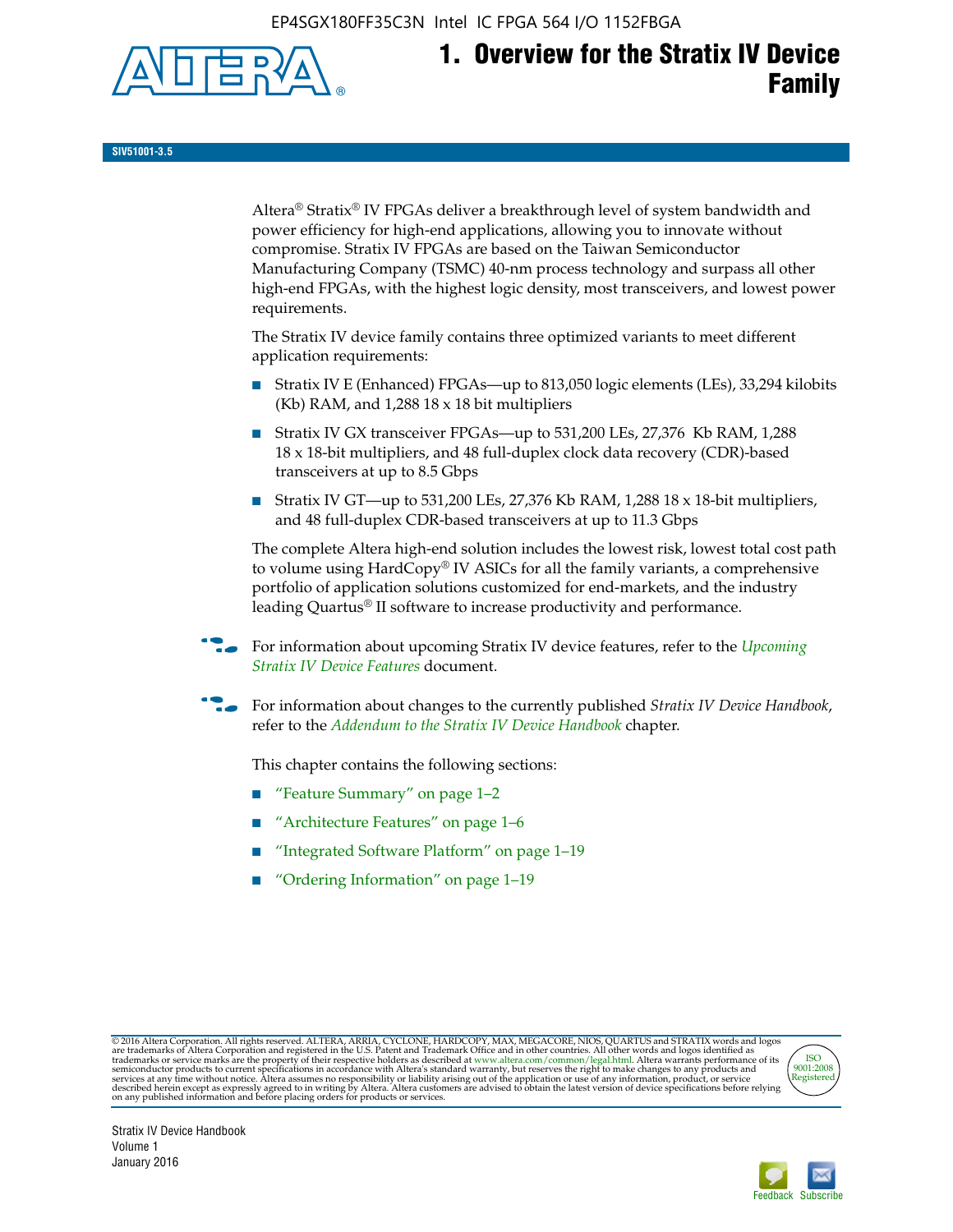# **Feature Summary**

The following list summarizes the Stratix IV device family features:

- Up to 48 full-duplex CDR-based transceivers in Stratix IV GX and GT devices supporting data rates up to 8.5 Gbps and 11.3 Gbps, respectively
- Dedicated circuitry to support physical layer functionality for popular serial protocols, such as PCI Express (PCIe) (PIPE) Gen1 and Gen2, Gbps Ethernet (GbE), Serial RapidIO, SONET/SDH, XAUI/HiGig, (OIF) CEI-6G, SD/HD/3G-SDI, Fibre Channel, SFI-5, and Interlaken
- Complete PCIe protocol solution with embedded PCIe hard IP blocks that implement PHY-MAC layer, Data Link layer, and Transaction layer functionality

**For more information, refer to the** *[IP Compiler for PCI Express User Guide](http://www.altera.com/literature/ug/ug_pci_express.pdf)***.** 

- Programmable transmitter pre-emphasis and receiver equalization circuitry to compensate for frequency-dependent losses in the physical medium
- Typical physical medium attachment (PMA) power consumption of 100 mW at 3.125 Gbps and 135 mW at 6.375 Gbps per channel
- 72,600 to 813,050 equivalent LEs per device
- 7,370 to 33,294 Kb of enhanced TriMatrix memory consisting of three RAM block sizes to implement true dual-port memory and FIFO buffers
- High-speed digital signal processing (DSP) blocks configurable as 9 x 9-bit,  $12 \times 12$ -bit,  $18 \times 18$ -bit, and  $36 \times 36$ -bit full-precision multipliers at up to 600 MHz
- Up to 16 global clocks (GCLK), 88 regional clocks (RCLK), and 132 periphery clocks (PCLK) per device
- Programmable power technology that minimizes power while maximizing device performance
- Up to 1,120 user I/O pins arranged in 24 modular I/O banks that support a wide range of single-ended and differential I/O standards
- Support for high-speed external memory interfaces including DDR, DDR2, DDR3 SDRAM, RLDRAM II, QDR II, and QDR II+ SRAM on up to 24 modular I/O banks
- High-speed LVDS I/O support with serializer/deserializer (SERDES), dynamic phase alignment (DPA), and soft-CDR circuitry at data rates up to 1.6 Gbps
- Support for source-synchronous bus standards, including SGMII, GbE, SPI-4 Phase 2 (POS-PHY Level 4), SFI-4.1, XSBI, UTOPIA IV, NPSI, and CSIX-L1
- Pinouts for Stratix IV E devices designed to allow migration of designs from Stratix III to Stratix IV E with minimal PCB impact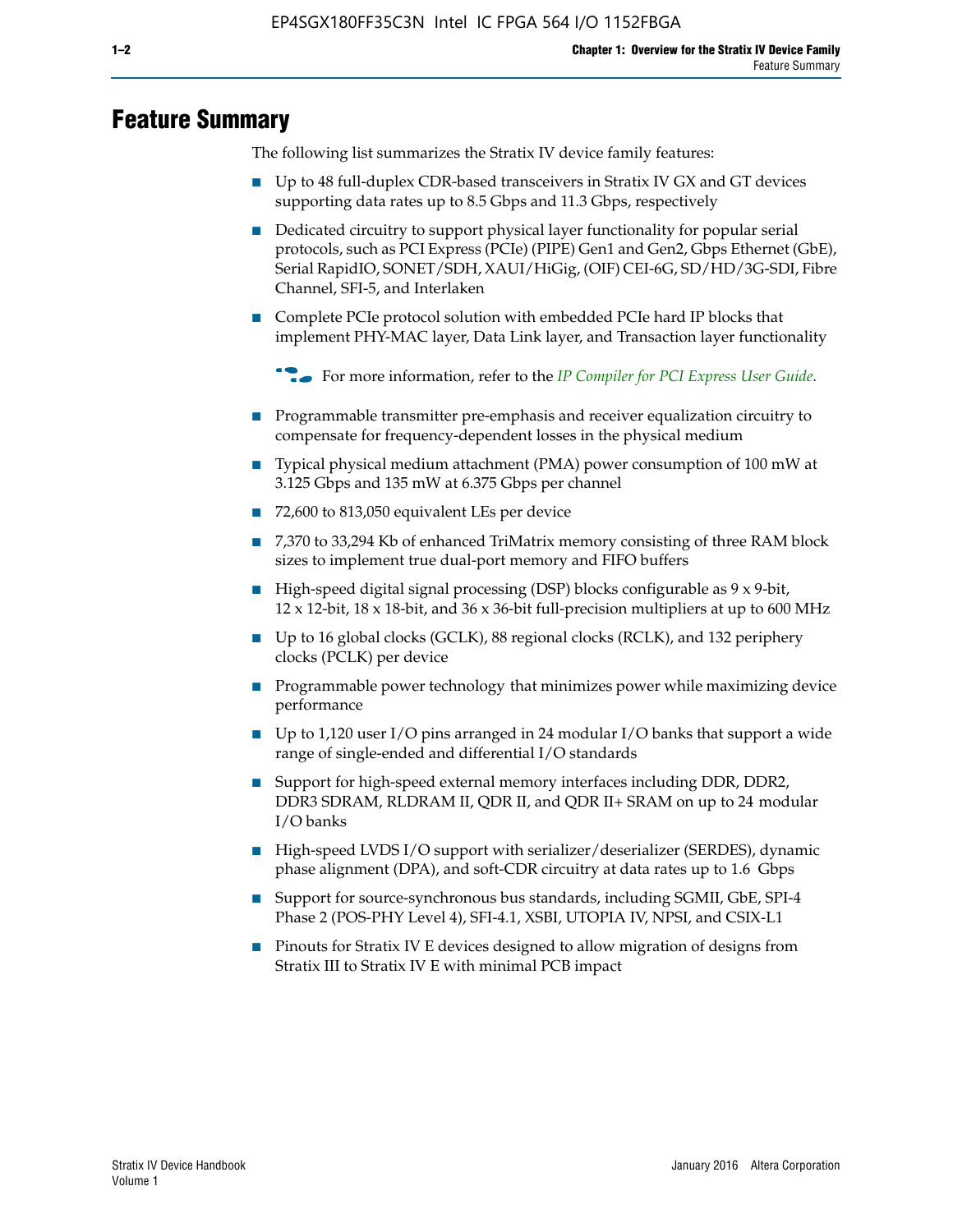# **Stratix IV GX Devices**

Stratix IV GX devices provide up to 48 full-duplex CDR-based transceiver channels per device:

- Thirty-two out of the 48 transceiver channels have dedicated physical coding sublayer (PCS) and physical medium attachment (PMA) circuitry and support data rates between 600 Mbps and 8.5 Gbps
- The remaining 16 transceiver channels have dedicated PMA-only circuitry and support data rates between 600 Mbps and 6.5 Gbps
- **1 The actual number of transceiver channels per device varies with device selection. For** more information about the exact transceiver count in each device, refer to Table 1–1 on page 1–11.
- 1 For more information about transceiver architecture, refer to the *[Transceiver](http://www.altera.com/literature/hb/stratix-iv/stx4_siv52001.pdf)  [Architecture in Stratix IV Devices](http://www.altera.com/literature/hb/stratix-iv/stx4_siv52001.pdf)* chapter.

Figure 1–1 shows a high-level Stratix IV GX chip view.

#### **Figure 1–1. Stratix IV GX Chip View** *(1)*



#### **Note to Figure 1–1:**

(1) Resource counts vary with device selection, package selection, or both.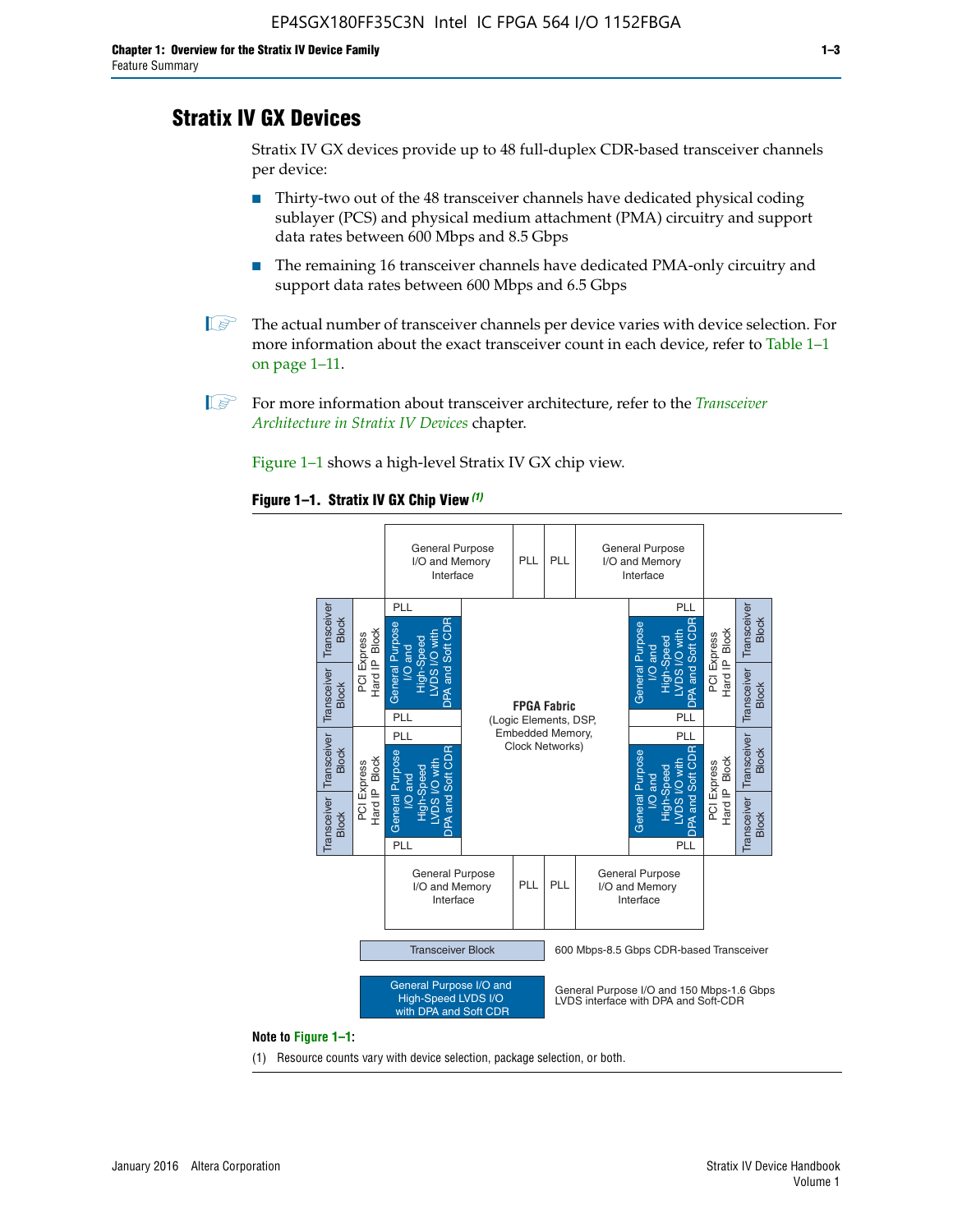# **Stratix IV E Device**

Stratix IV E devices provide an excellent solution for applications that do not require high-speed CDR-based transceivers, but are logic, user I/O, or memory intensive.

Figure 1–2 shows a high-level Stratix IV E chip view.





#### **Note to Figure 1–2:**

(1) Resource counts vary with device selection, package selection, or both.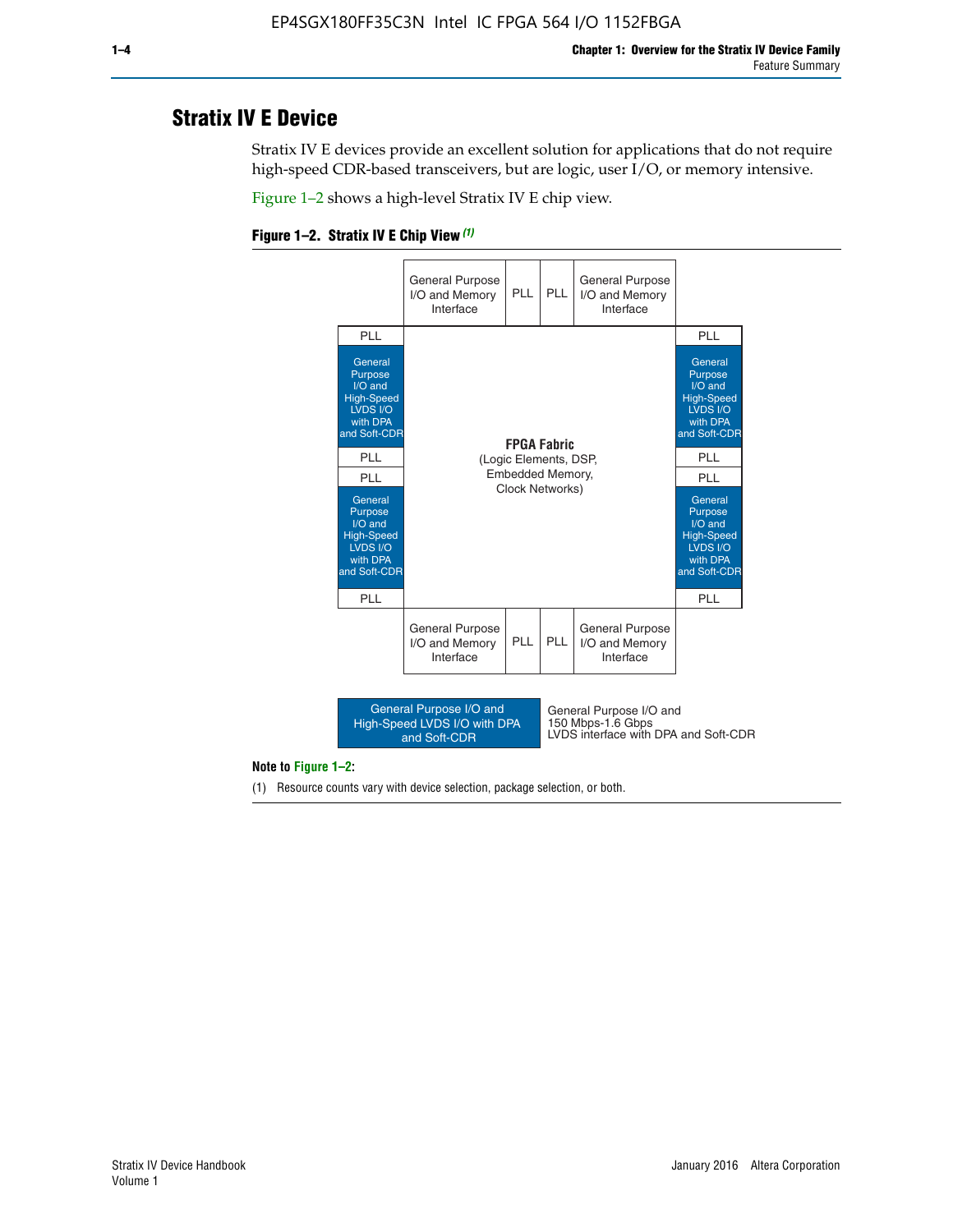# **Stratix IV GT Devices**

Stratix IV GT devices provide up to 48 CDR-based transceiver channels per device:

- Thirty-two out of the 48 transceiver channels have dedicated PCS and PMA circuitry and support data rates between 600 Mbps and 11.3 Gbps
- The remaining 16 transceiver channels have dedicated PMA-only circuitry and support data rates between 600 Mbps and 6.5 Gbps
- **1** The actual number of transceiver channels per device varies with device selection. For more information about the exact transceiver count in each device, refer to Table 1–7 on page 1–16.
- $\mathbb{I}$  For more information about Stratix IV GT devices and transceiver architecture, refer to the *[Transceiver Architecture in Stratix IV Devices](http://www.altera.com/literature/hb/stratix-iv/stx4_siv52001.pdf)* chapter.

Figure 1–3 shows a high-level Stratix IV GT chip view.





(1) Resource counts vary with device selection, package selection, or both.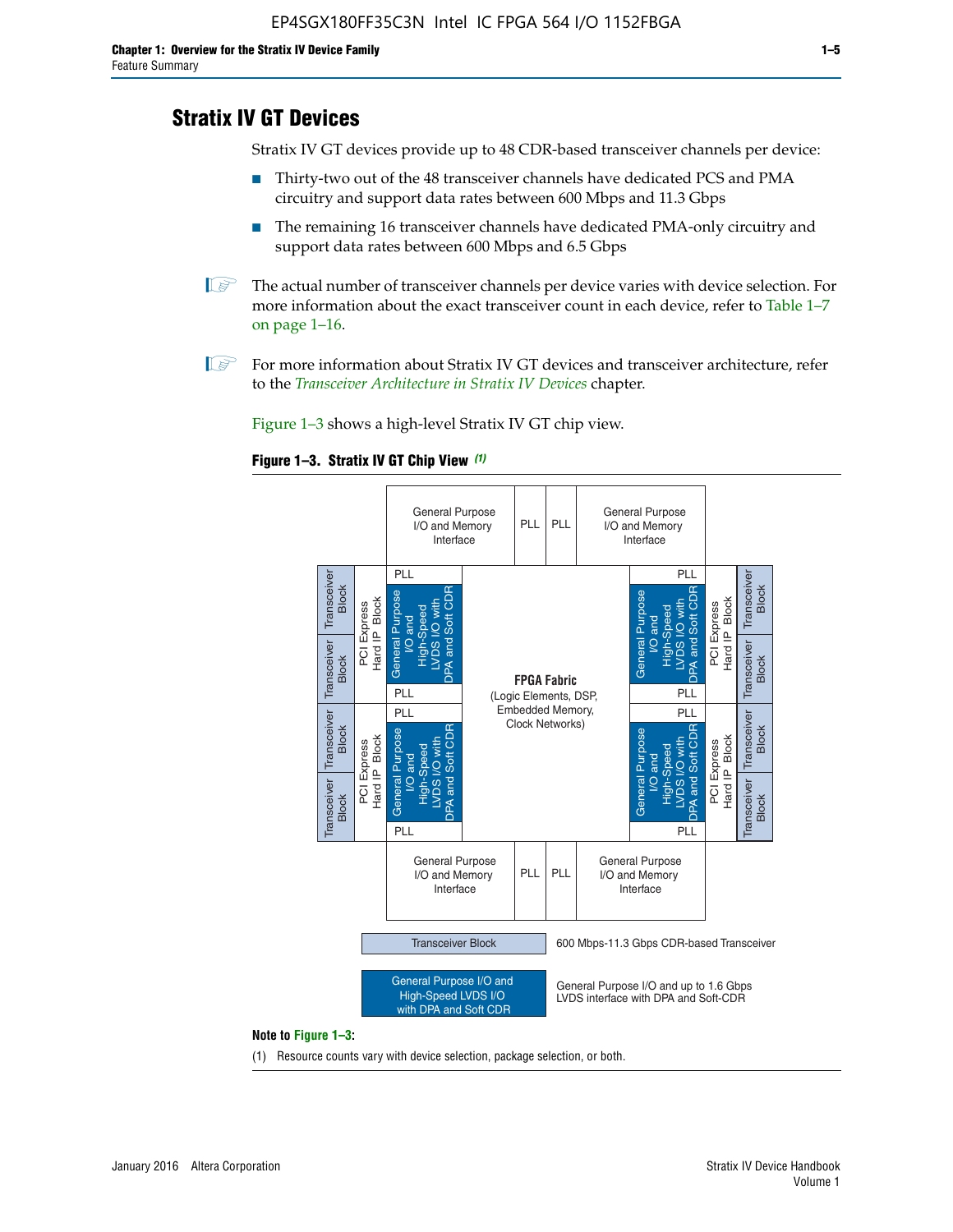# **Architecture Features**

The Stratix IV device family features are divided into high-speed transceiver features and FPGA fabric and I/O features.

# **High-Speed Transceiver Features**

The following sections describe high-speed transceiver features for Stratix IV GX and GT devices.

# **Highest Aggregate Data Bandwidth**

Up to 48 full-duplex transceiver channels supporting data rates up to 8.5 Gbps in Stratix IV GX devices and up to 11.3 Gbps in Stratix IV GT devices.

# **Wide Range of Protocol Support**

Physical layer support for the following serial protocols:

- Stratix IV GX—PCIe Gen1 and Gen2, GbE, Serial RapidIO, SONET/SDH, XAUI/HiGig, (OIF) CEI-6G, SD/HD/3G-SDI, Fibre Channel, SFI-5, GPON, SAS/SATA, HyperTransport 1.0 and 3.0, and Interlaken
- Stratix IV GT—40G/100G Ethernet, SFI-S, Interlaken, SFI-5.1, Serial RapidIO, SONET/SDH, XAUI/HiGig, (OIF) CEI-6G, 3G-SDI, and Fibre Channel
- Extremely flexible and easy-to-configure transceiver data path to implement proprietary protocols
- PCIe Support
	- Complete PCIe Gen1 and Gen2 protocol stack solution compliant to PCI Express base specification 2.0 that includes PHY-MAC, Data Link, and transaction layer circuitry embedded in PCI Express hard IP blocks
	- **For more information, refer to the [PCI Express Compiler User Guide](http://www.altera.com/literature/ug/ug_pci_express.pdf).**
	- Root complex and end-point applications
	- $x1, x4,$  and  $x8$  lane configurations
	- PIPE 2.0-compliant interface
	- Embedded circuitry to switch between Gen1 and Gen2 data rates
	- Built-in circuitry for electrical idle generation and detection, receiver detect, power state transitions, lane reversal, and polarity inversion
	- 8B/10B encoder and decoder, receiver synchronization state machine, and ± 300 parts per million (ppm) clock compensation circuitry
	- Transaction layer support for up to two virtual channels (VCs)

 $\mathbb{I}$  The high-speed transceiver features apply only to Stratix IV GX and Stratix IV GT devices.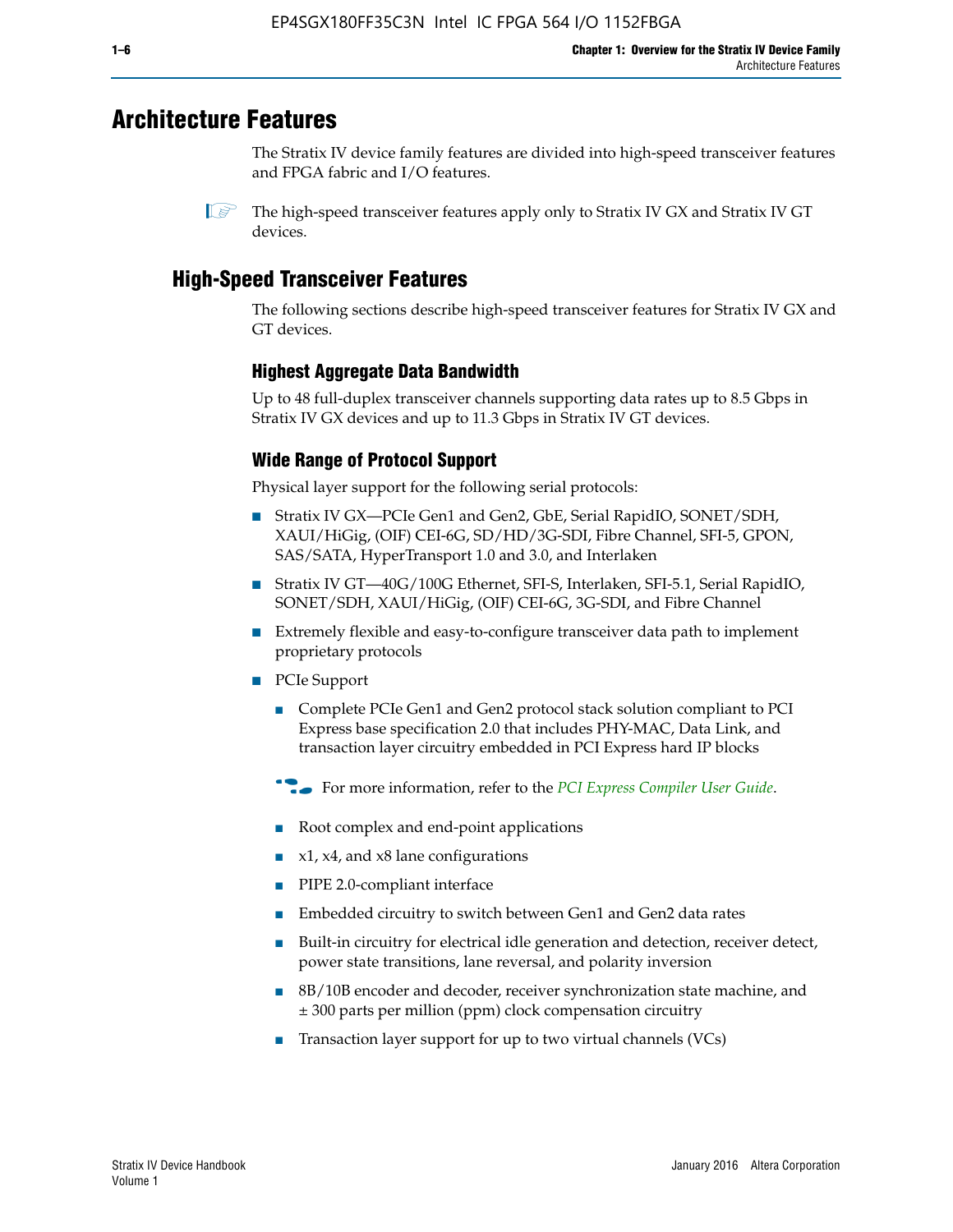- XAUI/HiGig Support
	- Compliant to IEEE802.3ae specification
	- **■** Embedded state machine circuitry to convert XGMII idle code groups  $(|11|)$ to and from idle ordered sets  $(|A|, |K|, |R|)$  at the transmitter and receiver, respectively
	- 8B/10B encoder and decoder, receiver synchronization state machine, lane deskew, and  $\pm 100$  ppm clock compensation circuitry
- GbE Support
	- Compliant to IEEE802.3-2005 specification
	- Automatic idle ordered set  $(111/112/1)$  generation at the transmitter, depending on the current running disparity
	- 8B/10B encoder and decoder, receiver synchronization state machine, and ± 100 ppm clock compensation circuitry
- Support for other protocol features such as MSB-to-LSB transmission in SONET/SDH configuration and spread-spectrum clocking in PCIe configurations

### **Diagnostic Features**

- Serial loopback from the transmitter serializer to the receiver CDR for transceiver PCS and PMA diagnostics
- Reverse serial loopback pre- and post-CDR to transmitter buffer for physical link diagnostics
- Loopback master and slave capability in PCI Express hard IP blocks
- **For more information, refer to the** *[PCI Express Compiler User Guide](http://www.altera.com/literature/ug/ug_pci_express.pdf)***.**

### **Signal Integrity**

Stratix IV devices simplify the challenge of signal integrity through a number of chip, package, and board-level enhancements to enable efficient high-speed data transfer into and out of the device. These enhancements include:

- Programmable 3-tap transmitter pre-emphasis with up to 8,192 pre-emphasis levels to compensate for pre-cursor and post-cursor inter-symbol interference (ISI)
- Up to 900% boost capability on the first pre-emphasis post-tap
- User-controlled and adaptive 4-stage receiver equalization with up to 16 dB of high-frequency gain
- On-die power supply regulators for transmitter and receiver phase-locked loop (PLL) charge pump and voltage controlled oscillator (VCO) for superior noise immunity
- On-package and on-chip power supply decoupling to satisfy transient current requirements at higher frequencies, thereby reducing the need for on-board decoupling capacitors
- Calibration circuitry for transmitter and receiver on-chip termination (OCT) resistors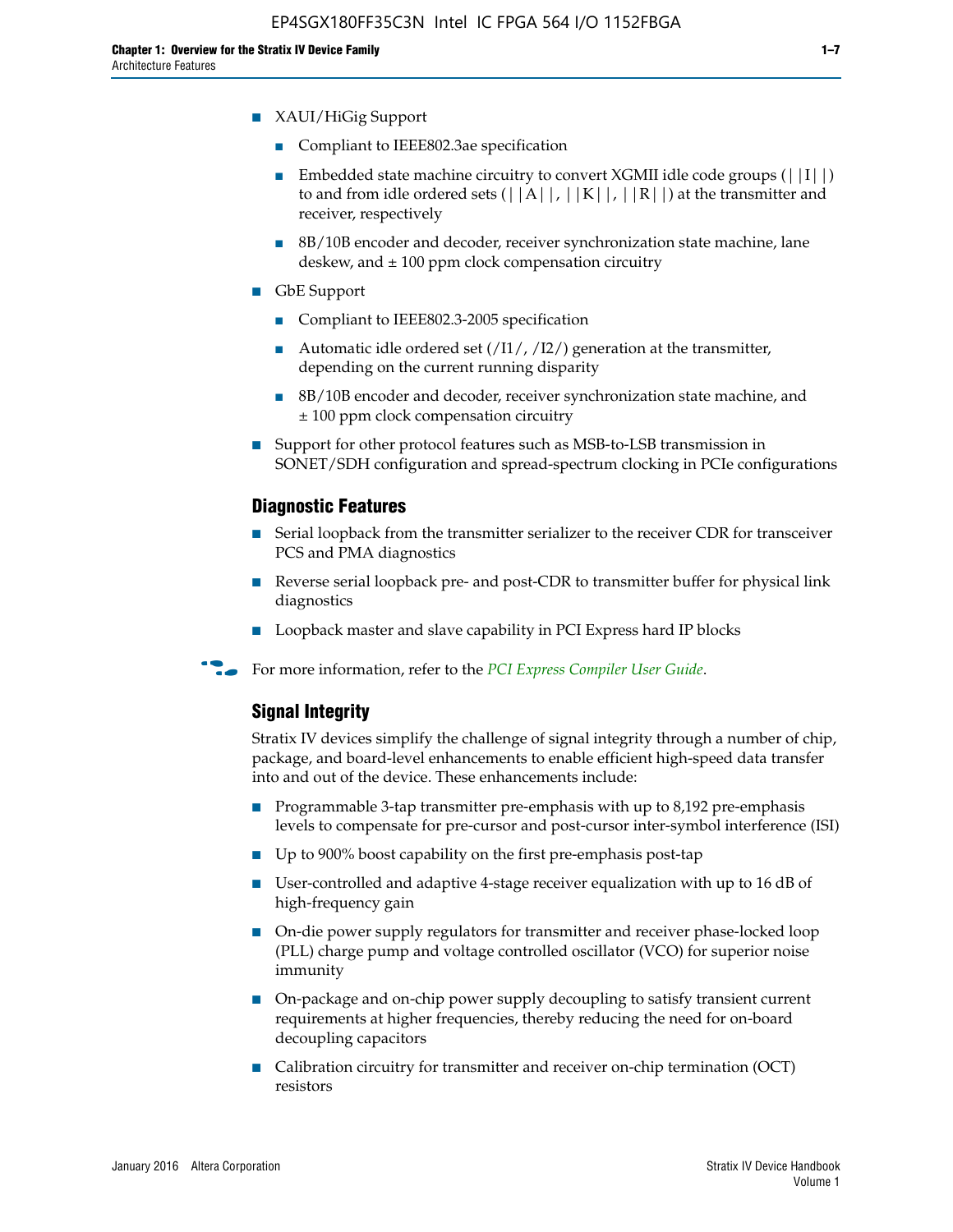# **FPGA Fabric and I/O Features**

The following sections describe the Stratix IV FPGA fabric and I/O features.

### **Device Core Features**

- Up to 531,200 LEs in Stratix IV GX and GT devices and up to 813,050 LEs in Stratix IV E devices, efficiently packed in unique and innovative adaptive logic modules (ALMs)
- Ten ALMs per logic array block (LAB) deliver faster performance, improved logic utilization, and optimized routing
- Programmable power technology, including a variety of process, circuit, and architecture optimizations and innovations
- Programmable power technology available to select power-driven compilation options for reduced static power consumption

### **Embedded Memory**

- TriMatrix embedded memory architecture provides three different memory block sizes to efficiently address the needs of diversified FPGA designs:
	- 640-bit MLAB
	- 9-Kb M9K
	- 144-Kb M144K
- Up to 33,294 Kb of embedded memory operating at up to 600 MHz
- Each memory block is independently configurable to be a single- or dual-port RAM, FIFO, ROM, or shift register

# **Digital Signal Processing (DSP) Blocks**

- Flexible DSP blocks configurable as  $9 \times 9$ -bit,  $12 \times 12$ -bit,  $18 \times 18$ -bit, and  $36 \times 36$ -bit full-precision multipliers at up to 600 MHz with rounding and saturation capabilities
- Faster operation due to fully pipelined architecture and built-in addition, subtraction, and accumulation units to combine multiplication results
- Optimally designed to support advanced features such as adaptive filtering, barrel shifters, and finite and infinite impulse response (FIR and IIR) filters

#### **Clock Networks**

- Up to 16 global clocks and 88 regional clocks optimally routed to meet the maximum performance of 800 MHz
- Up to 112 and 132 periphery clocks in Stratix IV GX and Stratix IV E devices, respectively
- Up to 66 (16 GCLK + 22 RCLK + 28 PCLK) clock networks per device quadrant in Stratix IV GX and Stratix IV GT devices
- Up to 71 (16 GCLK + 22 RCLK + 33 PCLK) clock networks per device quadrant in Stratix IV E devices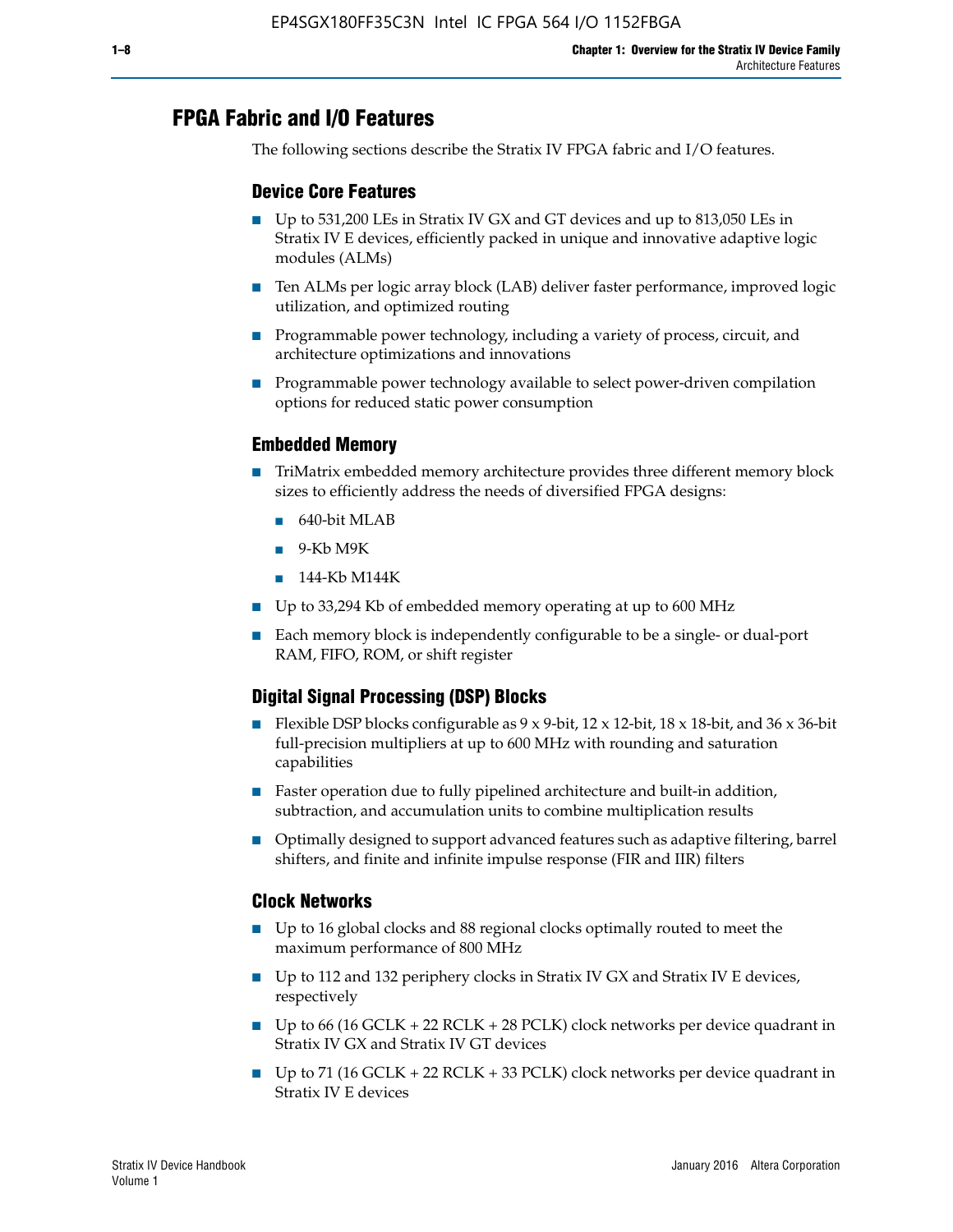# **PLLs**

- Three to 12 PLLs per device supporting spread-spectrum input tracking, programmable bandwidth, clock switchover, dynamic reconfiguration, and delay compensation
- On-chip PLL power supply regulators to minimize noise coupling

### **I/O Features**

- Sixteen to 24 modular I/O banks per device with 24 to 48 I/Os per bank designed and packaged for optimal simultaneous switching noise (SSN) performance and migration capability
- Support for a wide range of industry I/O standards, including single-ended (LVTTL/CMOS/PCI/PCIX), differential (LVDS/mini-LVDS/RSDS), voltage-referenced single-ended and differential (SSTL/HSTL Class I/II) I/O standards
- **O**n-chip series  $(R_S)$  and on-chip parallel  $(R_T)$  termination with auto-calibration for single-ended I/Os and on-chip differential  $(R_D)$  termination for differential I/Os
- Programmable output drive strength, slew rate control, bus hold, and weak pull-up capability for single-ended I/Os
- User I/O:GND: $V_{CC}$  ratio of 8:1:1 to reduce loop inductance in the package—PCB interface
- **■** Programmable transmitter differential output voltage ( $V_{OD}$ ) and pre-emphasis for high-speed LVDS I/O

#### **High-Speed Differential I/O with DPA and Soft-CDR**

- Dedicated circuitry on the left and right sides of the device to support differential links at data rates from 150 Mbps to 1.6 Gbps
- Up to 98 differential SERDES in Stratix IV GX devices, up to 132 differential SERDES in Stratix IV E devices, and up to 47 differential SERDES in Stratix IV GT devices
- DPA circuitry at the receiver automatically compensates for channel-to-channel and channel-to-clock skew in source synchronous interfaces
- Soft-CDR circuitry at the receiver allows implementation of asynchronous serial interfaces with embedded clocks at up to 1.6 Gbps data rate (SGMII and GbE)

#### **External Memory Interfaces**

- Support for existing and emerging memory interface standards such as DDR SDRAM, DDR2 SDRAM, DDR3 SDRAM, QDRII SRAM, QDRII+ SRAM, and RLDRAM II
- DDR3 up to 1,067 Mbps/533 MHz
- Programmable DQ group widths of 4 to 36 bits (includes parity bits)
- Dynamic OCT, trace mismatch compensation, read-write leveling, and half-rate register capabilities provide a robust external memory interface solution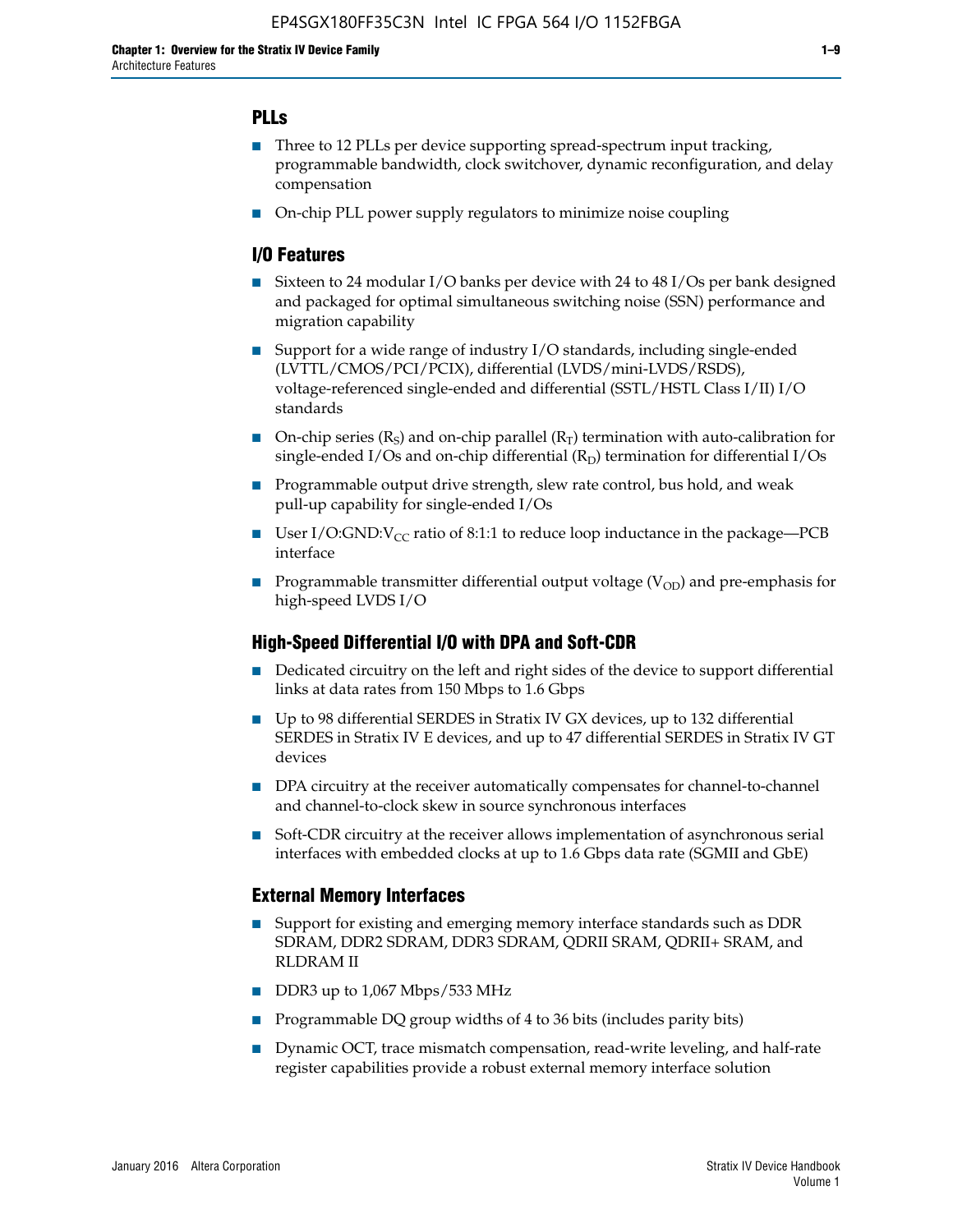### **System Integration**

- All Stratix IV devices support hot socketing
- Four configuration modes:
	- Passive Serial (PS)
	- Fast Passive Parallel (FPP)
	- Fast Active Serial (FAS)
	- JTAG configuration
- Ability to perform remote system upgrades
- 256-bit advanced encryption standard (AES) encryption of configuration bits protects your design against copying, reverse engineering, and tampering
- Built-in soft error detection for configuration RAM cells
- For more information about how to connect the PLL, external memory interfaces,  $I/O$ , high-speed differential I/O, power, and the JTAG pins to PCB, refer to the *[Stratix IV GX and Stratix IV E Device Family Pin Connection Guidelines](http://www.altera.com/literature/dp/stratix4/PCG-01005.pdf)* and the *[Stratix IV GT Device Family Pin Connection Guidelines](http://www.altera.com/literature/dp/stratix4/PCG-01006.pdf)*.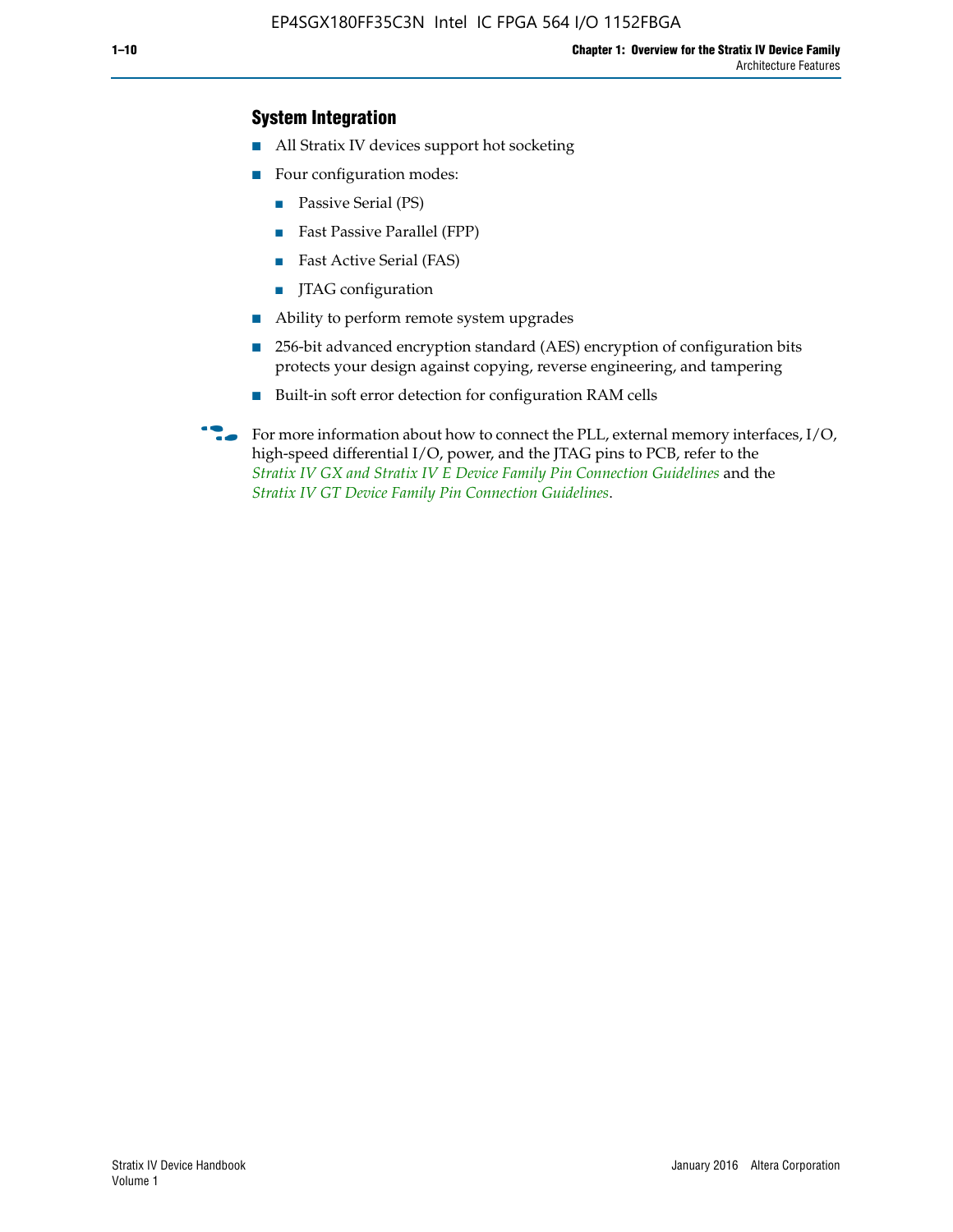#### Table 1–1 lists the Stratix IV GX device features.

# **Table 1–1. Stratix IV GX Device Features (Part 1 of 2)**

| <b>Feature</b>                                                 | EP4SGX70                 |                |                                  | <b>EP4SGX110</b>  |    |                                | <b>EP4SGX180</b>               |                |       |              | <b>EP4SGX230</b>         |                |       |                   |                | <b>EP4SGX290</b> |       |       |                |                                 |                   | <b>EP4SGX360</b> |         |       |       |         | <b>EP4SGX530</b> |
|----------------------------------------------------------------|--------------------------|----------------|----------------------------------|-------------------|----|--------------------------------|--------------------------------|----------------|-------|--------------|--------------------------|----------------|-------|-------------------|----------------|------------------|-------|-------|----------------|---------------------------------|-------------------|------------------|---------|-------|-------|---------|------------------|
| <b>Package</b><br><b>Option</b>                                | F780                     | F1152          | F780                             | F1152             |    | F780                           | F1152                          |                | F1517 | F780         | F1152                    |                | F1517 | F780              | F1152          |                  | F1517 | F1760 | F1932          | F780                            | F1152             |                  | F1517   | F1760 | F1932 | F1760   | F1932            |
| <b>ALMs</b>                                                    | 29,040                   |                |                                  | 42,240            |    |                                | 70,300                         |                |       |              | 91,200                   |                |       |                   |                | 116,480          |       |       |                |                                 |                   |                  | 141,440 |       |       | 212,480 |                  |
| LEs                                                            | 72,600                   |                |                                  | 105,600           |    |                                | 175,750                        |                |       |              | 228,000                  |                |       |                   |                | 291,200          |       |       |                |                                 |                   |                  | 353,600 |       |       |         | 531,200          |
| 0.6 Gbps-<br>8.5 Gbps<br>Transceivers<br>$(PMA + PCs)$<br>(1)  | $\overline{\phantom{0}}$ | 16             | $\hspace{0.05cm}$                | $\hspace{0.05cm}$ | 16 | $\qquad \qquad \longleftarrow$ | $\hspace{0.05cm}$              | 16             | 24    |              | $\overline{\phantom{a}}$ | 16             | 24    | —                 |                | 16               | 24    | 24    | 32             | $\overline{\phantom{0}}$        | $\hspace{0.05cm}$ | 16               | 24      | 24    | 32    | 24      | 32               |
| 0.6 Gbps-<br>6.5 Gbps<br>Transceivers<br>$(PMA + PCs)$<br>(1)  | 8                        |                | 8                                | 16                |    | 8                              | 16                             | -              |       | 8            | 16                       | —              |       | 16                | 16             |                  |       |       |                | 16                              | 16                |                  |         |       |       |         |                  |
| PMA-only<br>CMU<br>Channels<br>$(0.6$ Gbps-<br>6.5 Gbps)       | $\overline{\phantom{0}}$ | 8              | $\overbrace{\phantom{12322111}}$ |                   | 8  | $\qquad \qquad \longleftarrow$ | $\qquad \qquad \longleftarrow$ | 8              | 12    |              |                          | 8              | 12    | $\hspace{0.05cm}$ |                | 8                | 12    | 12    | 16             | $\overline{\phantom{0}}$        | $\hspace{0.05cm}$ | 8                | 12      | 12    | 16    | 12      | 16               |
| <b>PCI Express</b><br>hard IP<br><b>Blocks</b>                 | $\mathbf{1}$             | $\overline{2}$ | $\mathbf 1$                      | $\overline{2}$    |    | $\mathbf{1}$                   |                                | $\overline{2}$ |       | $\mathbf{1}$ |                          | $\overline{c}$ |       |                   |                | $\overline{c}$   |       |       | $\overline{4}$ |                                 |                   | $\overline{2}$   |         |       | 4     |         | 4                |
| High-Speed<br><b>LVDS</b><br>SERDES (up<br>to 1.6 Gbps)<br>(4) | 28                       | 56             | 28                               | 28                | 56 | 28                             | 44                             |                | 88    | 28           | 44                       |                | 88    | —                 | 44             |                  | 88    | 88    | 98             | $\hspace{0.1mm}-\hspace{0.1mm}$ | 44                |                  | 88      | 88    | 98    | 88      | 98               |
| SPI-4.2 Links                                                  | $\mathbf{1}$             |                |                                  | 1                 |    | $\mathbf{1}$                   | $\overline{c}$                 |                | 4     | 1            | $\overline{c}$           |                | 4     | —                 | $\overline{2}$ |                  |       | 4     |                | $\overline{\phantom{0}}$        | $\overline{2}$    |                  |         | 4     |       |         | 4                |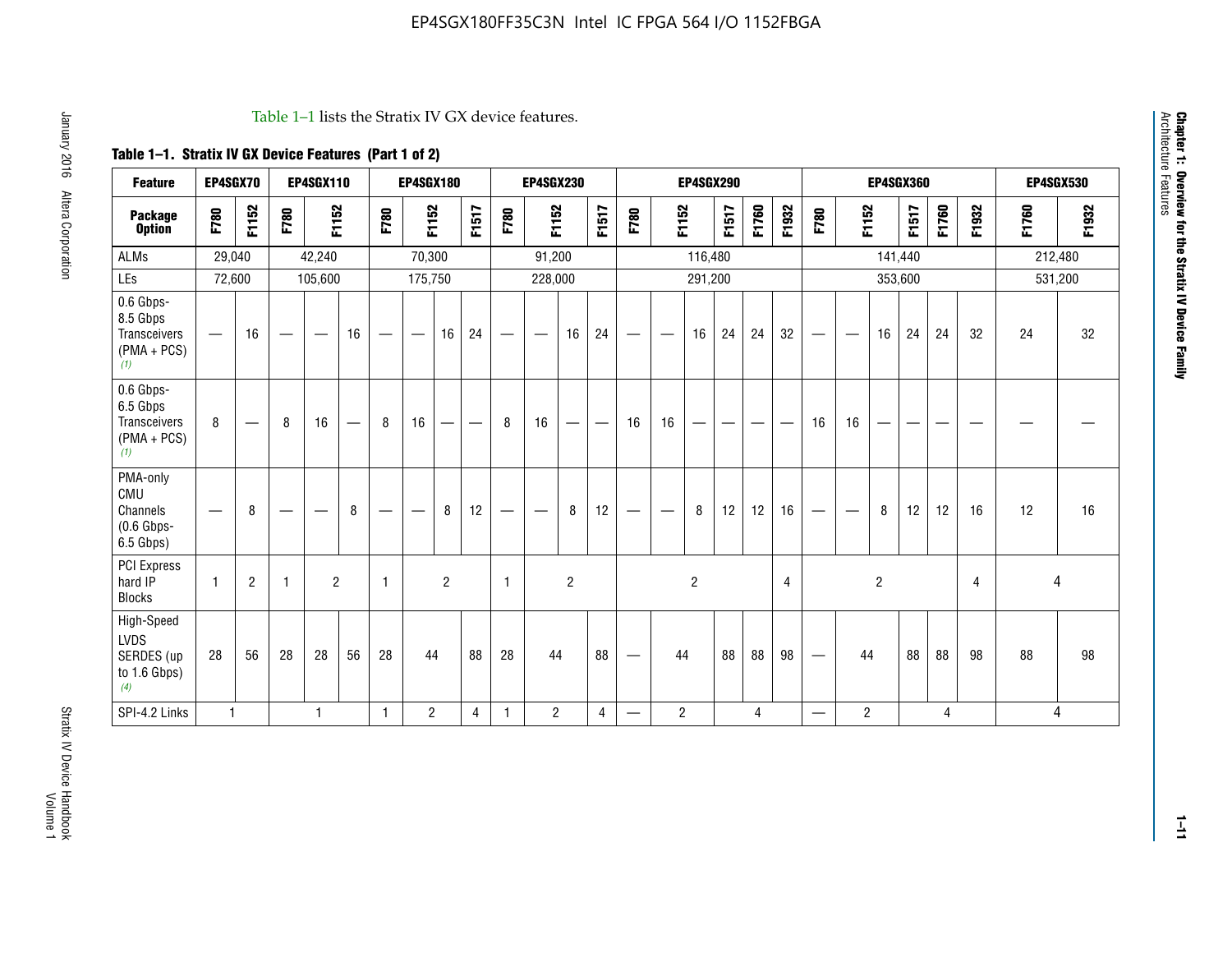**Table 1–1. Stratix IV GX Device Features (Part 2 of 2)**

| <b>Feature</b>                                       | EP4SGX70                |                        |                             | <b>EP4SGX110</b>            |                      |                             | <b>EP4SGX180</b>          |                      |                        |                             | <b>EP4SGX230</b>            |                      |                      |                            |                             | EP4SGX290              |                      |                      |                        |                             |                             |                        | <b>EP4SGX360</b>      |                      |                        | <b>EP4SGX530</b>  |                 |
|------------------------------------------------------|-------------------------|------------------------|-----------------------------|-----------------------------|----------------------|-----------------------------|---------------------------|----------------------|------------------------|-----------------------------|-----------------------------|----------------------|----------------------|----------------------------|-----------------------------|------------------------|----------------------|----------------------|------------------------|-----------------------------|-----------------------------|------------------------|-----------------------|----------------------|------------------------|-------------------|-----------------|
| <b>Package</b><br><b>Option</b>                      | F780                    | F1152                  | F780                        | F1152                       |                      | F780                        | F1152                     |                      | F1517                  | F780                        | F1152                       |                      | F1517                | F780                       | F1152                       |                        | F1517                | F1760                | F1932                  | F780                        | F1152                       |                        | F1517                 | F1760                | F1932                  | F1760             | F1932           |
| M9K Blocks<br>(256x)<br>36 bits)                     | 462                     |                        |                             | 660                         |                      |                             | 950                       |                      |                        |                             | 1,235                       |                      |                      |                            |                             | 936                    |                      |                      |                        |                             |                             | 1,248                  |                       |                      |                        |                   | 1,280           |
| M144K<br><b>Blocks</b><br>(2048 x<br>72 bits)        | 16                      |                        |                             | 16                          |                      |                             | 20                        |                      |                        |                             | 22                          |                      |                      |                            |                             | 36                     |                      |                      |                        |                             |                             | 48                     |                       |                      |                        | 64                |                 |
| <b>Total Memory</b><br>(MLAB+M9K<br>+M144K) Kb       | 7,370                   |                        |                             | 9,564                       |                      |                             | 13,627                    |                      |                        |                             | 17,133                      |                      |                      |                            |                             | 17,248                 |                      |                      |                        |                             |                             | 22,564                 |                       |                      |                        | 27,376            |                 |
| Embedded<br><b>Multipliers</b><br>$18 \times 18$ (2) | 384                     |                        |                             | 512                         |                      |                             | 920                       |                      |                        |                             | 1,288                       |                      |                      |                            |                             | 832                    |                      |                      |                        |                             |                             | 1,040                  |                       |                      | 1,02<br>4              | 1,024             |                 |
| PLLs                                                 | 3                       | $\overline{4}$         | 3                           | 4                           |                      | 3                           | 6                         |                      | 8                      | 3                           | 6                           |                      | 8                    | 4                          | 6                           |                        | 8                    | 12                   | 12                     | 4                           | 6                           |                        | 8                     | 12                   | 12                     | 12                | 12              |
| User $I/Os$ (3)                                      | 372                     | 488                    | 372                         | 372                         | 48<br>8              | 372                         | 56<br>4                   | 56<br>4              | 74<br>4                | 372                         | 564                         | 56<br>$\overline{4}$ | 74<br>$\overline{4}$ | 289                        | 564                         | 56<br>4                | 74<br>4              | 88<br>0              | 92<br>$\mathbf 0$      | 289                         | 564                         | 56<br>4                | 74<br>4               | 88<br>$\mathbf{0}$   | 920                    | 880               | 920             |
| Speed Grade<br>(fastest to<br>slowest) (5)           | $-2x,$<br>$-3,$<br>$-4$ | $-2,$<br>$-3,$<br>$-4$ | $-2\times$<br>$-3,$<br>$-4$ | $-2\times$<br>$-3,$<br>$-4$ | $-2,$<br>-3,<br>$-4$ | $-2\times$<br>$-3,$<br>$-4$ | $-2$<br>×,<br>$-3,$<br>-4 | $-2$<br>$-3$<br>$-4$ | $-2,$<br>$-3,$<br>$-4$ | $-2\times$<br>$-3,$<br>$-4$ | $-2\times$<br>$-3,$<br>$-4$ | $-2,$<br>-3,<br>$-4$ | $-2,$<br>-3,<br>$-4$ | $-2\times$<br>$-3$<br>$-4$ | $-2\times$<br>$-3,$<br>$-4$ | $-2,$<br>$-3,$<br>$-4$ | $-2,$<br>-3,<br>$-4$ | $-2,$<br>-3,<br>$-4$ | $-2,$<br>$-3,$<br>$-4$ | $-2\times$<br>$-3,$<br>$-4$ | $-2\times$<br>$-3,$<br>$-4$ | $-2,$<br>$-3,$<br>$-4$ | $-2,$<br>$-3$<br>$-4$ | $-2,$<br>-3,<br>$-4$ | $-2,$<br>$-3,$<br>$-4$ | $-2, -3,$<br>$-4$ | $-2, -3,$<br>-4 |

#### **Notes to Table 1–1:**

(1) The total number of transceivers is divided equally between the left and right side of each device, except for the devices in the F780 package. These devices have eight transceiver channels located only on the right side of the device.

- (2) Four multiplier adder mode.
- (3) The user I/Os count from pin-out files includes all general purpose I/O, dedicated clock pins, and dual purpose configuration pins. Transceiver pins and dedicated configuration pins are not included in the pin count.
- (4) Total pairs of high-speed LVDS SERDES take the lowest channel count of  $R_X/T_X$ .
- (5) The difference between the Stratix IV GX devices in the –2 and –2x speed grades is the number of available transceiver channels. The –2 device allows you to use the transceiver CMU blocks as transceiver channels. The –2x device does NOT allow you to use the CMU blocks as transceiver channels. In addition to the reduction of available transceiver channels in the Stratix IV GX –2x device, the data rates in the –2x device are limited to 6.5 Gbps.

**1–12**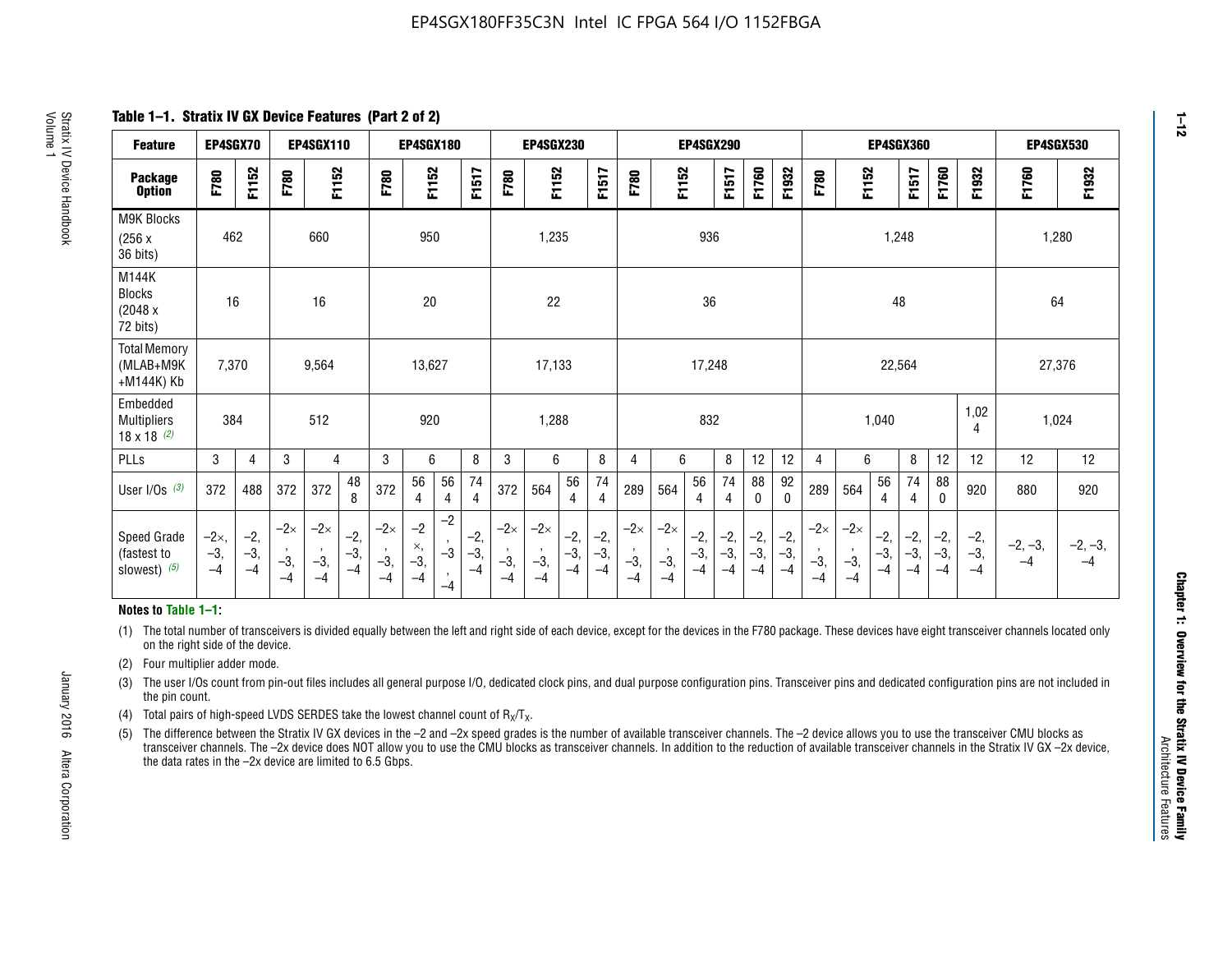Table 1–2 lists the Stratix IV GX device package options.

### **Table 1–2. Stratix IV GX Device Package Options** *(1)***,** *(2)*

| <b>Device</b> |                  | <b>F780</b><br>(29 mm x 29 mm) $(6)$ | F1152<br>$(35 \, \text{mm} \times 35 \, \text{mm})$<br>(6) |             | F1152<br>$(35$ mm x 35 mm) $(5)$ , $(7)$ | F1517<br><b>F1760</b><br>$(42.5 \text{ mm} \times 42.5 \text{ mm})$<br>$(40 \, \text{mm} \times 40 \, \text{mm})$<br>$(5)$ $(7)$<br>$\boldsymbol{U}$ |      | F1932<br>$(45 \, \text{mm} \times 45 \, \text{mm})$<br>(7) |
|---------------|------------------|--------------------------------------|------------------------------------------------------------|-------------|------------------------------------------|------------------------------------------------------------------------------------------------------------------------------------------------------|------|------------------------------------------------------------|
| EP4SGX70      | DF <sub>29</sub> |                                      |                                                            | <b>HF35</b> |                                          |                                                                                                                                                      |      |                                                            |
| EP4SGX110     | DF <sub>29</sub> |                                      | FF35                                                       | <b>HF35</b> |                                          |                                                                                                                                                      |      |                                                            |
| EP4SGX180     | DF <sub>29</sub> |                                      | FF35                                                       |             | <b>HF35</b>                              | KF40                                                                                                                                                 |      |                                                            |
| EP4SGX230     | <b>DF29</b>      |                                      | FF35                                                       |             | <b>HF35</b>                              | KF40                                                                                                                                                 |      |                                                            |
| EP4SGX290     |                  | FH29 $(3)$                           | FF35                                                       |             | <b>HF35</b>                              | KF40                                                                                                                                                 | KF43 | <b>NF45</b>                                                |
| EP4SGX360     |                  | FH29 (3)                             | FF35                                                       |             | <b>HF35</b>                              | KF40                                                                                                                                                 | KF43 | <b>NF45</b>                                                |
| EP4SGX530     |                  |                                      |                                                            |             | HH35 $(4)$                               | KH40 $(4)$                                                                                                                                           | KF43 | <b>NF45</b>                                                |

#### **Notes to Table 1–2:**

(1) Device packages in the same column and marked under the same arrow sign have vertical migration capability.

(2) Use the Pin Migration Viewer in the Pin Planner to verify the pin migration compatibility when migrating devices. For more information, refer to *[I/O Management](http://www.altera.com/literature/hb/qts/qts_qii52013.pdf)* in the *Quartus II Handbook, Volume 2*.

(3) The 780-pin EP4SGX290 and EP4SGX360 devices are available only in 33 mm x 33 mm Hybrid flip chip package.

(4) The 1152-pin and 1517-pin EP4SGX530 devices are available only in 42.5 mm x 42.5 mm Hybrid flip chip packages.

(5) When migrating between hybrid and flip chip packages, there is an additional keep-out area. For more information, refer to the *[Package Information Datasheet for Altera Devices](http://www.altera.com/literature/ds/dspkg.pdf)*.

(6) Devices listed in this column are available in –2x, –3, and –4 speed grades. These devices do not have on-package decoupling capacitors.

(7) Devices listed in this column are available in –2, –3, and –4 speed grades. These devices have on-package decoupling capacitors. For more information about on-package decoupling capacitor value in each device, refer to Table 1–3.

 $\mathbb{L}$ s On-package decoupling reduces the need for on-board or PCB decoupling capacitors by satisfying the transient current requirements at higher frequencies. The *[Power Delivery Network](http://www.altera.com/literature/ug/pdn_tool_stxiv.zip)* design tool for Stratix IV devices accounts for the on-package decoupling and reflects the reduced requirements for PCB decoupling capacitors.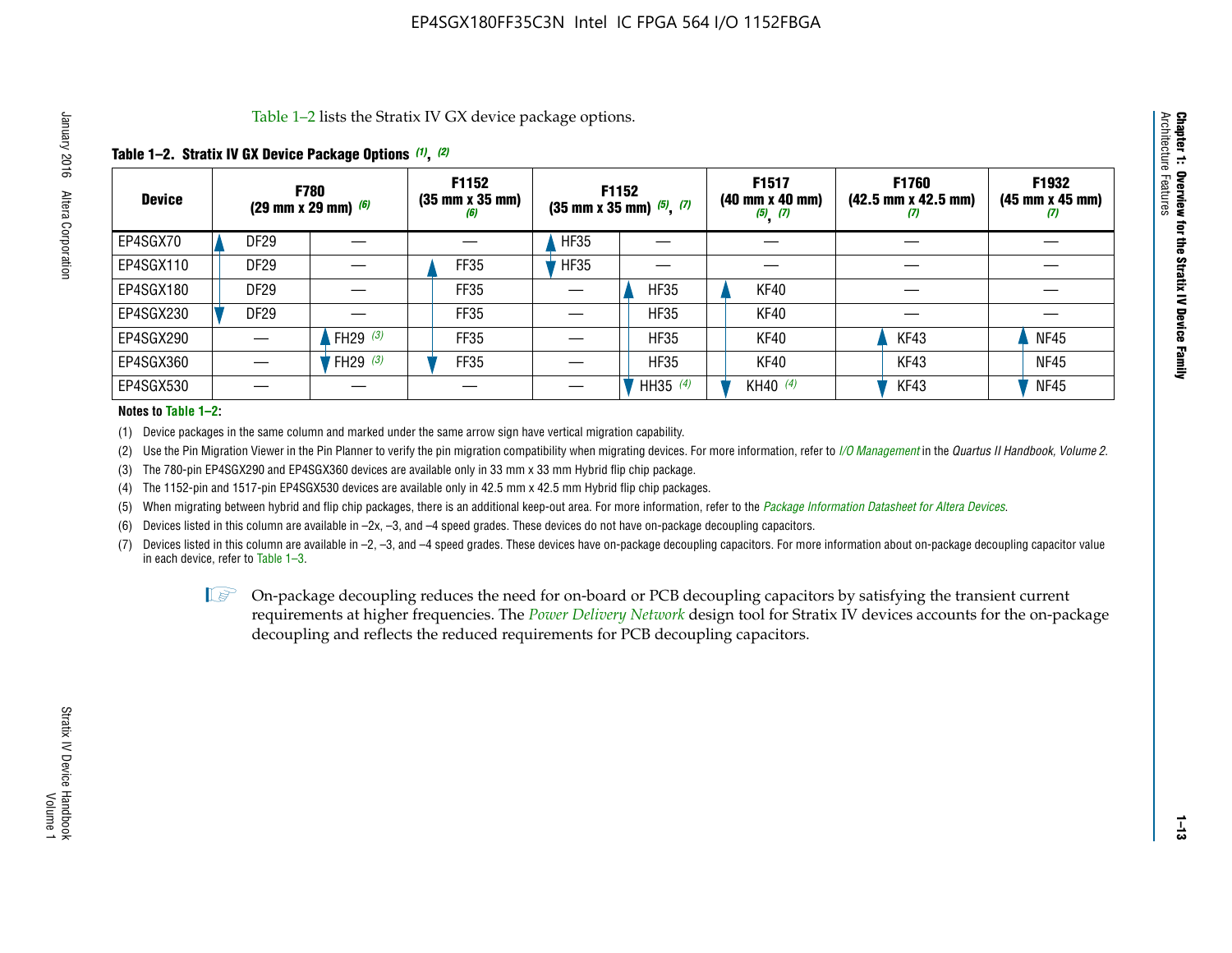|  |  | Table 1-3. Stratix IV GX Device On-Package Decoupling Information (1) |  |  |
|--|--|-----------------------------------------------------------------------|--|--|
|--|--|-----------------------------------------------------------------------|--|--|

| <b>Ordering Information</b> |             | <b>V<sub>cc</sub></b>               | V <sub>ccio</sub>    | V <sub>CCL_GXB</sub>         | $V_{\texttt{CCA}\_\textsf{L/R}}$ | $V_{CCT}$ and $V_{CCR}$ (Shared)              |
|-----------------------------|-------------|-------------------------------------|----------------------|------------------------------|----------------------------------|-----------------------------------------------|
|                             |             |                                     |                      |                              |                                  |                                               |
| EP4SGX70                    | <b>HF35</b> | $2\times1$ uF + $2\times470$ nF     | 10nF per bank $(2)$  | 100nF per transceiver block  | 100nF                            | $1 \times 470$ nF + $1 \times 47$ nF per side |
| EP4SGX110                   | <b>HF35</b> | $2\times1$ uF + 2 $\times$ 470nF    | 10nF per bank $(2)$  | 100nF per transceiver block  | 100 <sub>nF</sub>                | $1\times470$ nF + $1\times47$ nF per side     |
| EP4SGX180                   | <b>HF35</b> | $2\times1$ uF + $2\times470$ nF     | 10nF per bank $(2)$  | 100nF per transceiver block  | 100 <sub>n</sub> F               | $1 \times 470$ nF + $1 \times 47$ nF per side |
|                             | KF40        |                                     |                      |                              |                                  |                                               |
|                             | <b>HF35</b> |                                     |                      |                              |                                  | $1 \times 470$ nF + $1 \times 47$ nF          |
| EP4SGX230                   | KF40        | $2\times1$ uF + $2\times470$ nF     | 10 nF per bank $(2)$ | 100 nF per transceiver block | 100 nF                           | per side                                      |
|                             | <b>HF35</b> |                                     |                      |                              |                                  |                                               |
|                             | KF40        |                                     |                      |                              |                                  | $1 \times 470$ nF + $1 \times 47$ nF          |
| EP4SGX290                   | KF43        | $4 \times 1$ uF + $4 \times 470$ nF | 10 nF per bank $(2)$ | 100 nF per transceiver block | 100nF                            | per side                                      |
|                             | <b>NF45</b> |                                     |                      |                              |                                  |                                               |
|                             | <b>HF35</b> |                                     |                      |                              |                                  |                                               |
|                             | KF40        |                                     |                      |                              |                                  | $1 \times 470$ nF + $1 \times 47$ nF          |
| EP4SGX360                   | KF43        | $4 \times 1$ uF + $4 \times 470$ nF | 10 nF per bank $(2)$ | 100 nF per transceiver block | 100 nF                           | per side                                      |
|                             | <b>NF45</b> |                                     |                      |                              |                                  |                                               |
|                             | <b>HH35</b> |                                     |                      |                              |                                  |                                               |
|                             | <b>KH40</b> |                                     |                      |                              |                                  | $1 \times 470$ nF + $1 \times 47$ nF          |
| EP4SGX530                   | KF43        | $4 \times 1$ uF + $4 \times 470$ nF | 10 nF per bank $(2)$ | 100 nF per transceiver block | 100 nF                           | per side                                      |
|                             | <b>NF45</b> |                                     |                      |                              |                                  |                                               |

**Notes to Table 1–3:**

(1) Table 1-3 refers to production devices on-package decoupling. For more information about decoupling design of engineering sample (ES) devices, contact [Altera Technical Support](http://mysupport.altera.com/eservice/login.asp).

(2) For I/O banks  $3(*)$ ,  $4(*)$ ,  $7(*)$ , and  $8(*)$  only. There is no OPD for I/O bank  $1(*)$ ,  $2(*)$ ,  $5(*)$ , and  $6(*)$ .

**1–14**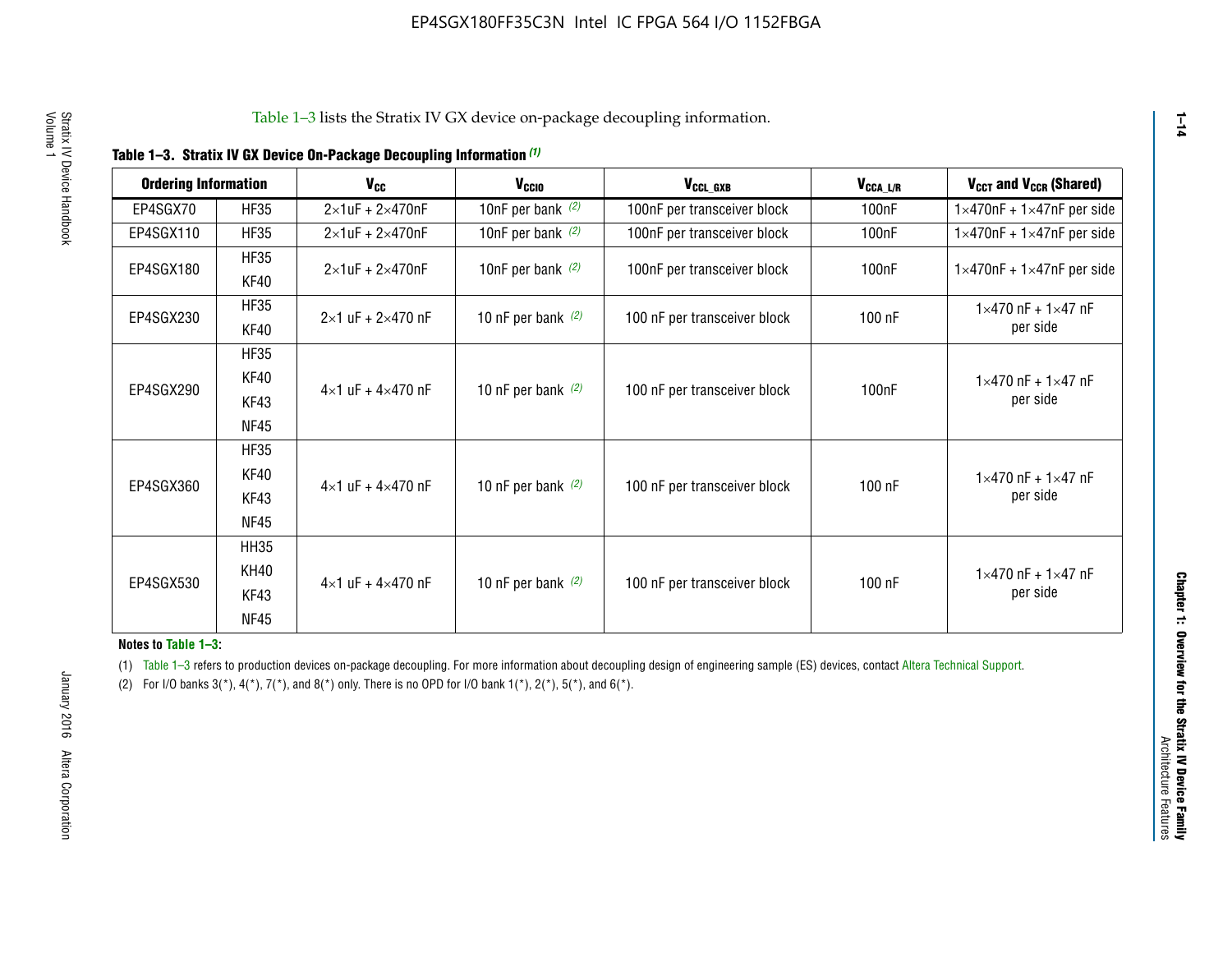#### Table 1–4 lists the Stratix IV E device features.

#### **Table 1–4. Stratix IV E Device Features**

| <b>Feature</b>                                      | <b>EP4SE230</b> |     | <b>EP4SE360</b>           |              | <b>EP4SE530</b> |              |          | <b>EP4SE820</b> |            |
|-----------------------------------------------------|-----------------|-----|---------------------------|--------------|-----------------|--------------|----------|-----------------|------------|
| Package Pin Count                                   | 780             | 780 | 1152                      | 1152         | 1517            | 1760         | 1152     | 1517            | 1760       |
| ALMs                                                | 91,200          |     | 141,440                   |              | 212,480         |              |          | 325,220         |            |
| LEs                                                 | 228,000         |     | 353,600                   |              | 531,200         |              |          | 813,050         |            |
| High-Speed LVDS<br>SERDES (up to<br>1.6 Gbps) $(1)$ | 56              | 56  | 88                        | 88           | 112             | 112          | 88       | 112             | 132        |
| SPI-4.2 Links                                       | 3               | 3   | 4                         | 4            |                 | 6            | 4        | 6               | 6          |
| <b>M9K Blocks</b><br>(256 x 36 bits)                | 1,235           |     | 1,248                     |              | 1,280           |              |          | 1610            |            |
| M144K Blocks<br>(2048 x 72 bits)                    | 22              |     | 48                        |              | 64              |              |          | 60              |            |
| <b>Total Memory</b><br>$(MLAB+M9K+$<br>M144K) Kb    | 17,133          |     | 22,564                    |              | 27,376          |              |          | 33,294          |            |
| <b>Embedded Multipliers</b><br>$(18 \times 18)$ (2) | 1,288           |     | 1,040                     |              | 1,024           |              |          | 960             |            |
| PLLs                                                | 4               | 4   | 8                         | 8            | 12              | 12           | 8        | 12              | 12         |
| User I/Os $(3)$                                     | 488             | 488 | 744                       | 744          | 976             | 976          | 744 (4)  | 976(4)          | 1120 $(4)$ |
| Speed Grade<br>(fastest to slowest)                 | $-2, -3, -4$    |     | $-2, -3, -4$ $-2, -3, -4$ | $-2, -3, -4$ | $-2, -3, -4$    | $-2, -3, -4$ | $-3, -4$ | $-3, -4$        | $-3, -4$   |

#### **Notes to Table 1–4:**

(1) The user I/O count from the pin-out files include all general purpose I/Os, dedicated clock pins, and dual purpose configuration pins. Transceiver pins and dedicated configuration pins are not included in the pin count.

(2) Four multiplier adder mode.

(3) Total pairs of high-speed LVDS SERDES take the lowest channel count of  $R_X/T_X$ .

(4) This data is preliminary.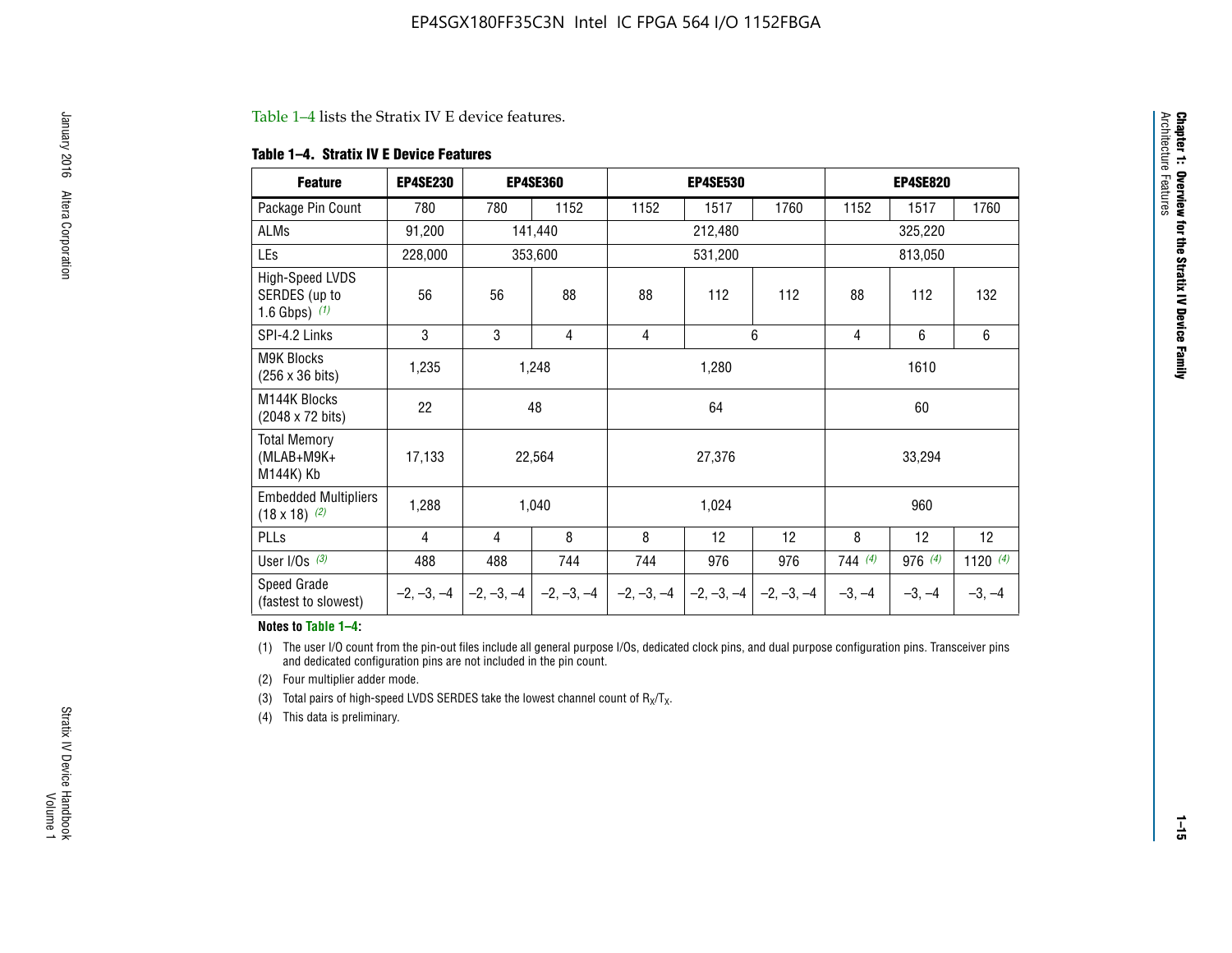Table 1–5 summarizes the Stratix IV E device package options.

| <b>Device</b> | <b>F780</b><br>$(29 \text{ mm} \times 29 \text{ mm})$ $(5)$ , $(6)$ | F1152<br>$(35 \text{ mm} \times 35 \text{ mm})$ $(5)$ $(7)$ | F <sub>1517</sub><br>$(40 \text{ mm} \times 40 \text{ mm})$ (7) | <b>F1760</b><br>$(42.5$ mm x 42.5 mm) $(7)$ |
|---------------|---------------------------------------------------------------------|-------------------------------------------------------------|-----------------------------------------------------------------|---------------------------------------------|
| EP4SE230      | F <sub>29</sub>                                                     |                                                             |                                                                 |                                             |
| EP4SE360      | H29 $(3)$                                                           | F35                                                         |                                                                 |                                             |
| EP4SE530      |                                                                     | H35 $(4)$                                                   | H40 $(4)$                                                       | F43                                         |
| EP4SE820      |                                                                     | H35 $(4)$                                                   | H40 $(4)$                                                       | F43                                         |

**Table 1–5. Stratix IV E Device Package Options** *(1)***,** *(2)*

#### **Notes to Table 1–5:**

(1) Device packages in the same column and marked under the same arrow sign have vertical migration capability.

(2) Use the Pin Migration Viewer in the Pin Planner to verify the pin migration compatibility when migrating devices. For more information, refer to *[I/O Management](http://www.altera.com/literature/hb/qts/qts_qii52013.pdf)* in the *Quartus II Handbook, Volume 2*.

(3) The 780-pin EP4SE360 device is available only in the 33 mm x 33 mm Hybrid flip chip package.

(4) The 1152-pin and 1517-pin for EP4SE530 and EP4SE820 devices are available only in the 42.5 mm x 42.5 mm Hybrid flip chip package.

(5) When migrating between hybrid and flip chip packages, there is an additional keep-out area. For more information, refer to the *[Package](http://www.altera.com/literature/ds/dspkg.pdf)  [Information Datasheet for Altera Devices](http://www.altera.com/literature/ds/dspkg.pdf)*.

(6) Devices listed in this column do not have on-package decoupling capacitors.

(7) Devices listed in this column have on-package decoupling capacitors. For more information about on-package decoupling capacitor value for each device, refer to Table 1–6.

Table 1–6 lists the Stratix IV E on-package decoupling information.

| Table 1–6. Stratix IV E Device On-Package Decoupling Information (1) |  |  |  |  |  |
|----------------------------------------------------------------------|--|--|--|--|--|
|----------------------------------------------------------------------|--|--|--|--|--|

|          | <b>Ordering Information</b> | <b>V<sub>cc</sub></b>               | <b>V<sub>CCIO</sub></b> |
|----------|-----------------------------|-------------------------------------|-------------------------|
| EP4SE360 | F35                         | $4 \times 1$ uF + $4 \times 470$ nF | 10 nF per bank          |
|          | H <sub>35</sub>             |                                     |                         |
| EP4SE530 | H40                         | $4 \times 1$ uF + $4 \times 470$ nF | 10 nF per bank          |
|          | F43                         |                                     |                         |
|          | H <sub>35</sub>             |                                     |                         |
| EP4SE820 | H40                         | $4 \times 1$ uF + $4 \times 470$ nF | 10 nF per bank          |
|          | F43                         |                                     |                         |

**Note to Table 1–6:**

(1) Table 1–6 refers to production devices on-package decoupling. For more information about decoupling design of engineering sample (ES) devices, contact [Altera Technical Support](http://mysupport.altera.com/eservice/login.asp).

Table 1–7 lists the Stratix IV GT device features.

| <b>Feature</b>                       | <b>EP4S40G2</b> | <b>EP4S40G5</b> | <b>EP4S100G2</b> | <b>EP4S100G3</b> | <b>EP4S100G4</b> |         | <b>EP4S100G5</b> |
|--------------------------------------|-----------------|-----------------|------------------|------------------|------------------|---------|------------------|
| Package Pin Count                    | 1517            | 1517            | 1517             | 1932             | 1932             | 1517    | 1932             |
| <b>ALMs</b>                          | 91,200          | 212,480         | 91,200           | 116,480          | 141,440          |         | 212.480          |
| LEs                                  | 228,000         | 531,200         | 228,000          | 291,200          | 353,600          | 531,200 |                  |
| <b>Total Transceiver</b><br>Channels | 36              | 36              | 36               | 48               | 48               | 36      | 48               |

**Table 1–7. Stratix IV GT Device Features (Part 1 of 2)**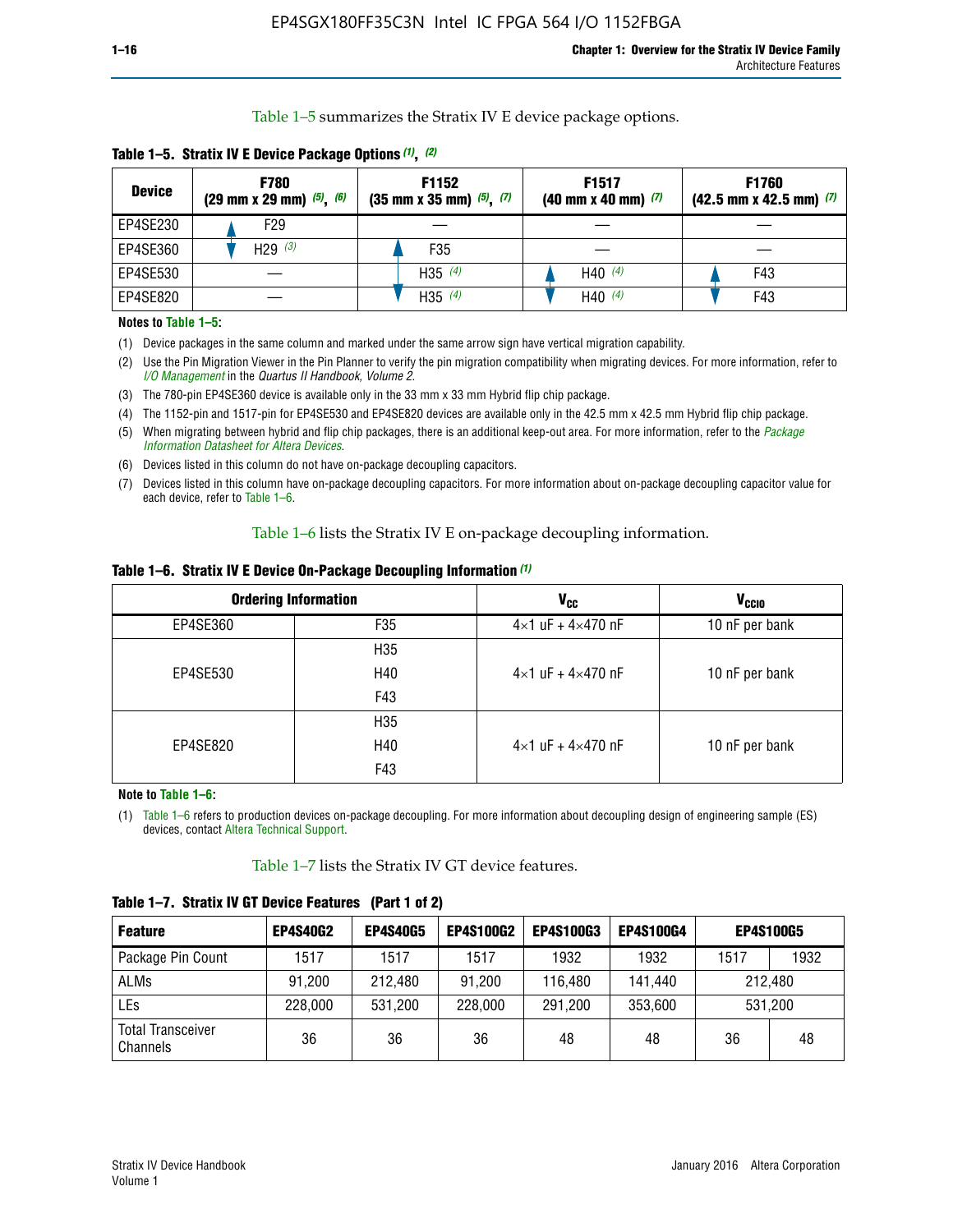#### **Table 1–7. Stratix IV GT Device Features (Part 2 of 2)**

| <b>Feature</b>                                                              | <b>EP4S40G2</b> | <b>EP4S40G5</b> | <b>EP4S100G2</b> | <b>EP4S100G3</b> | EP4S100G4      |                           | <b>EP4S100G5</b> |
|-----------------------------------------------------------------------------|-----------------|-----------------|------------------|------------------|----------------|---------------------------|------------------|
| 10G Transceiver<br>Channels<br>(600 Mbps - 11.3 Gbps<br>with PMA + PCS)     | 12              | 12              | 24               | 24               | 24             | 24                        | 32               |
| 8G Transceiver<br>Channels<br>(600 Mbps - 8.5 Gbps<br>with PMA + PCS) $(1)$ | 12              | 12              | $\pmb{0}$        | 8                | 8              | $\mathbf 0$               | $\pmb{0}$        |
| PMA-only CMU<br>Channels<br>(600 Mbps- 6.5 Gbps)                            | 12              | 12              | 12               | 16               | 16             | 12                        | 16               |
| PCIe hard IP Blocks                                                         | $\overline{2}$  | $\overline{2}$  | $\overline{2}$   | 4                | $\overline{4}$ | $\overline{2}$            | $\overline{4}$   |
| High-Speed LVDS<br><b>SERDES</b><br>(up to 1.6 Gbps) $(2)$                  | 46              | 46              | 46               | 47               | 47             | 46                        | 47               |
| SP1-4.2 Links                                                               | $\overline{2}$  | $\overline{2}$  | $\overline{2}$   | $\overline{2}$   | $\overline{2}$ | $\overline{2}$            | $2^{\circ}$      |
| <b>M9K Blocks</b><br>(256 x 36 bits)                                        | 1,235           | 1,280           | 1,235            | 936              | 1,248          |                           | 1,280            |
| M144K Blocks<br>(2048 x 72 bits)                                            | 22              | 64              | 22               | 36               | 48             |                           | 64               |
| Total Memory (MLAB +<br>M9K + M144K) Kb                                     | 17,133          | 27,376          | 17,133           | 17,248           | 22,564         |                           | 27,376           |
| <b>Embedded Multipliers</b><br>$18 \times 18^{(3)}$                         | 1,288           | 1,024           | 1,288            | 832              | 1,024          |                           | 1,024            |
| PLLs                                                                        | 8               | 8               | 8                | 12               | 12             | 8                         | 12               |
| User I/Os $(4)$ , $(5)$                                                     | 654             | 654             | 654              | 781              | 781            | 654                       | 781              |
| Speed Grade<br>(fastest to slowest)                                         | $-1, -2, -3$    | $-1, -2, -3$    | $-1, -2, -3$     | $-1, -2, -3$     | $-1, -2, -3$   | $-1, -2, -3$ $-1, -2, -3$ |                  |

**Notes to Table 1–7:**

(1) You can configure all 10G transceiver channels as 8G transceiver channels. For example, the EP4S40G2F40 device has twenty-four 8G transceiver channels and the EP4S100G5F45 device has thirty-two 8G transceiver channels.

(2) Total pairs of high-speed LVDS SERDES take the lowest channel count of  $R_X/T_X$ .

(3) Four multiplier adder mode.

(4) The user I/O count from the pin-out files include all general purpose I/Os, dedicated clock pins, and dual purpose configuration pins. Transceiver pins and dedicated configuration pins are not included in the pin count.

(5) This data is preliminary.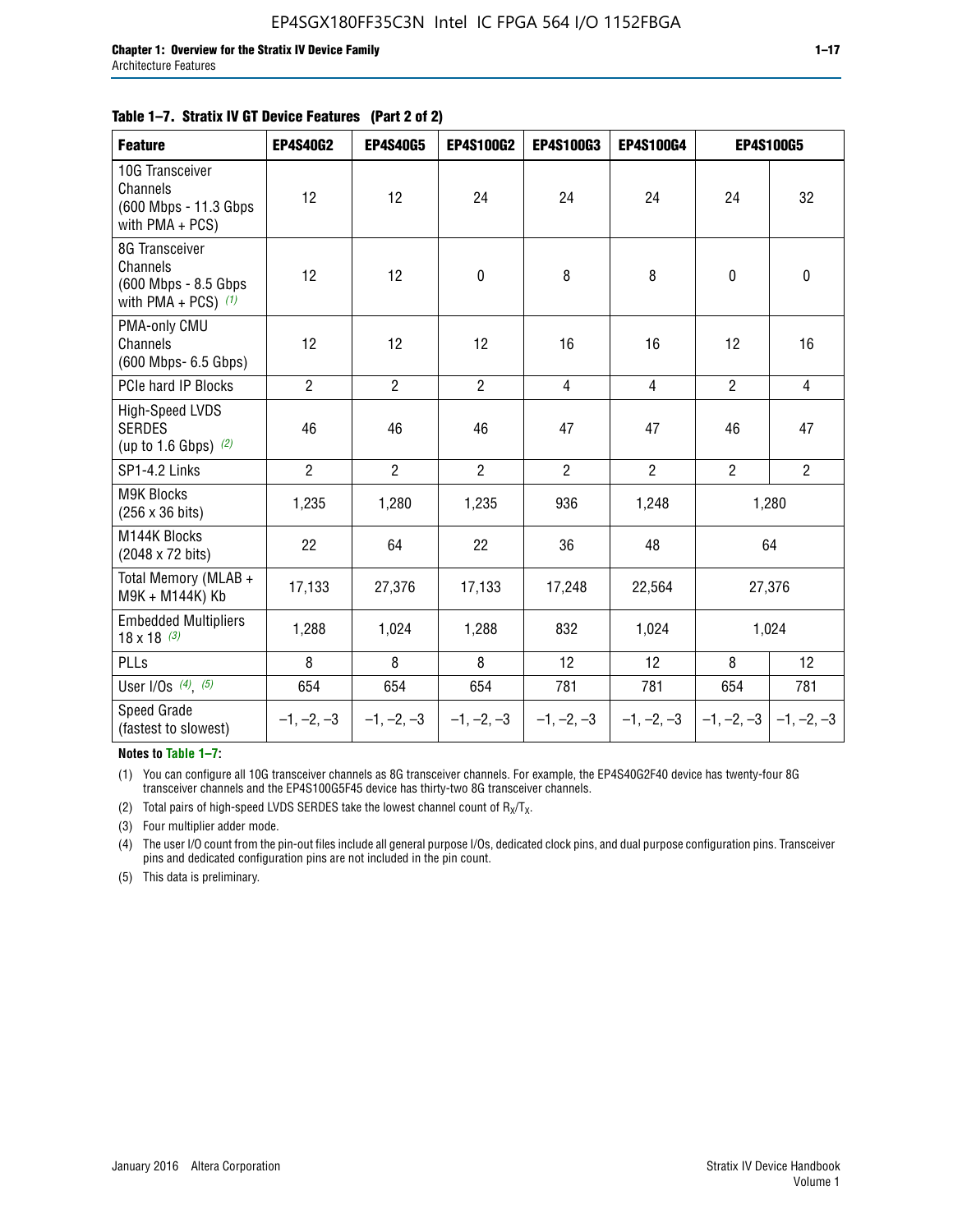Table 1–8 lists the resource counts for the Stratix IV GT devices.

|  | Table 1-8. Stratix IV GT Device Package Options (1), (2) |  |  |  |  |  |
|--|----------------------------------------------------------|--|--|--|--|--|
|--|----------------------------------------------------------|--|--|--|--|--|

| <b>Device</b>                      | <b>1932 Pin</b><br><b>1517 Pin</b><br>$(40 \text{ mm} \times 40 \text{ mm})$ (3)<br>(45 mm x 45 mm) |     |  |
|------------------------------------|-----------------------------------------------------------------------------------------------------|-----|--|
| <b>Stratix IV GT 40 G Devices</b>  |                                                                                                     |     |  |
| EP4S40G2                           | F40                                                                                                 |     |  |
| EP4S40G5                           | H40 $(4)$ , $(5)$                                                                                   |     |  |
| <b>Stratix IV GT 100 G Devices</b> |                                                                                                     |     |  |
| EP4S100G2                          | F40                                                                                                 |     |  |
| EP4S100G3                          |                                                                                                     | F45 |  |
| EP4S100G4                          |                                                                                                     | F45 |  |
| EP4S100G5                          | $(4)$ $(5)$<br>H40                                                                                  | F45 |  |

#### **Notes to Table 1–8:**

(1) This table represents pin compatability; however, it does not include hard IP block placement compatability.

- (2) Devices under the same arrow sign have vertical migration capability.
- (3) When migrating between hybrid and flip chip packages, there is an additional keep-out area. For more information, refer to the *[Altera Device Package Information Data Sheet](http://www.altera.com/literature/ds/dspkg.pdf)*.
- (4) EP4S40G5 and EP4S100G5 devices with 1517 pin-count are only available in 42.5-mm x 42.5-mm Hybrid flip chip packages.
- (5) If you are using the hard IP block, migration is not possible.

Table 1–9 lists the Stratix IV GT on-package decoupling information.

**Table 1–9. Stratix IV GT Device On-Package Decoupling Information** *(1)*

| <b>Ordering</b><br><b>Information</b> | Vcc                                 | <b>V<sub>CCIO</sub></b> | V <sub>CCL GXB</sub>            | V <sub>CCA_L/R</sub> | V <sub>CCT L/R</sub> | V <sub>CCR_L/R</sub> |
|---------------------------------------|-------------------------------------|-------------------------|---------------------------------|----------------------|----------------------|----------------------|
| EP4S40G2F40                           | $2 \times 1$ uF + $2 \times 470$ nF | 10 nF per bank $(2)$    | 100 nF per<br>transceiver block | $100$ nF             | 100 nF               | 100 nF               |
| EP4S100G2F40                          |                                     |                         |                                 |                      |                      |                      |
| EP4S100G3F45                          |                                     | 10 nF per bank $(2)$    | 100 nF per<br>transceiver block | $100$ nF             | $100$ nF             | $100$ nF             |
| EP4S100G4F45                          | $4 \times 1$ uF + $4 \times 470$ nF |                         |                                 |                      |                      |                      |
| EP4S40G5H40                           |                                     |                         |                                 |                      |                      |                      |
| EP4S100G5H40                          |                                     |                         |                                 |                      |                      |                      |
| EP4S100G5F45                          |                                     |                         |                                 |                      |                      |                      |

**Notes to Table 1–9:**

(1) Table 1–9 refers to production devices on-package decoupling. For more information about decoupling design of engineering sample (ES) devices, contact [Altera Technical Support](http://mysupport.altera.com/eservice/login.asp).

(2) For I/O banks  $3(*)$ ,  $4(*)$ ,  $7(*)$ , and  $8(*)$  only. There is no OPD for I/O bank  $1(*)$ ,  $2(*)$ ,  $5(*)$ , and  $6(*)$ .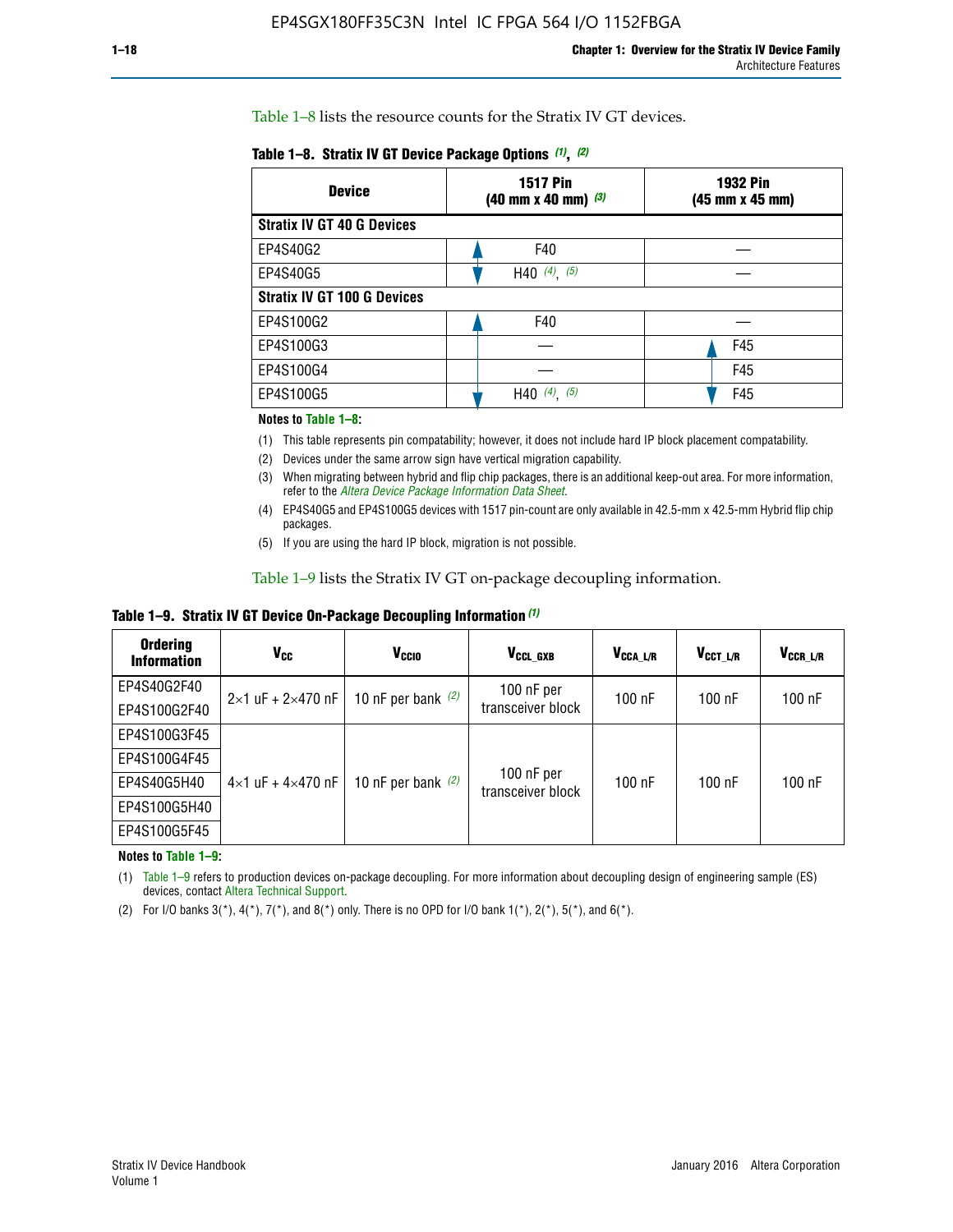# **Integrated Software Platform**

The Quartus II software provides an integrated environment for HDL and schematic design entry, compilation and logic synthesis, full simulation and advanced timing analysis, SignalTap II Logic Analyzer, and device configuration of Stratix IV designs. The Quartus II software provides the MegaWizard<sup> $M$ </sup> Plug-In Manager user interface to generate different functional blocks, such as memory, PLL, and digital signal processing logic. For transceivers, the Quartus II software provides the ALTGX MegaWizard Plug-In Manager interface that guides you through configuration of the transceiver based on your application requirements.

The Stratix IV GX and GT transceivers allow you to implement low-power and reliable high-speed serial interface applications with its fully reconfigurable hardware, optimal signal integrity, and integrated Quartus II software platform.

For more information about the QuarJanuary2016tus II software features, refer to the *[Quartus II Handbook](http://www.altera.com/literature/lit-qts.jsp)*.

# **Ordering Information**

This section describes the Stratix IV E, GT, and GX devices ordering information. Figure 1–4 shows the ordering codes for Stratix IV GX and E devices.



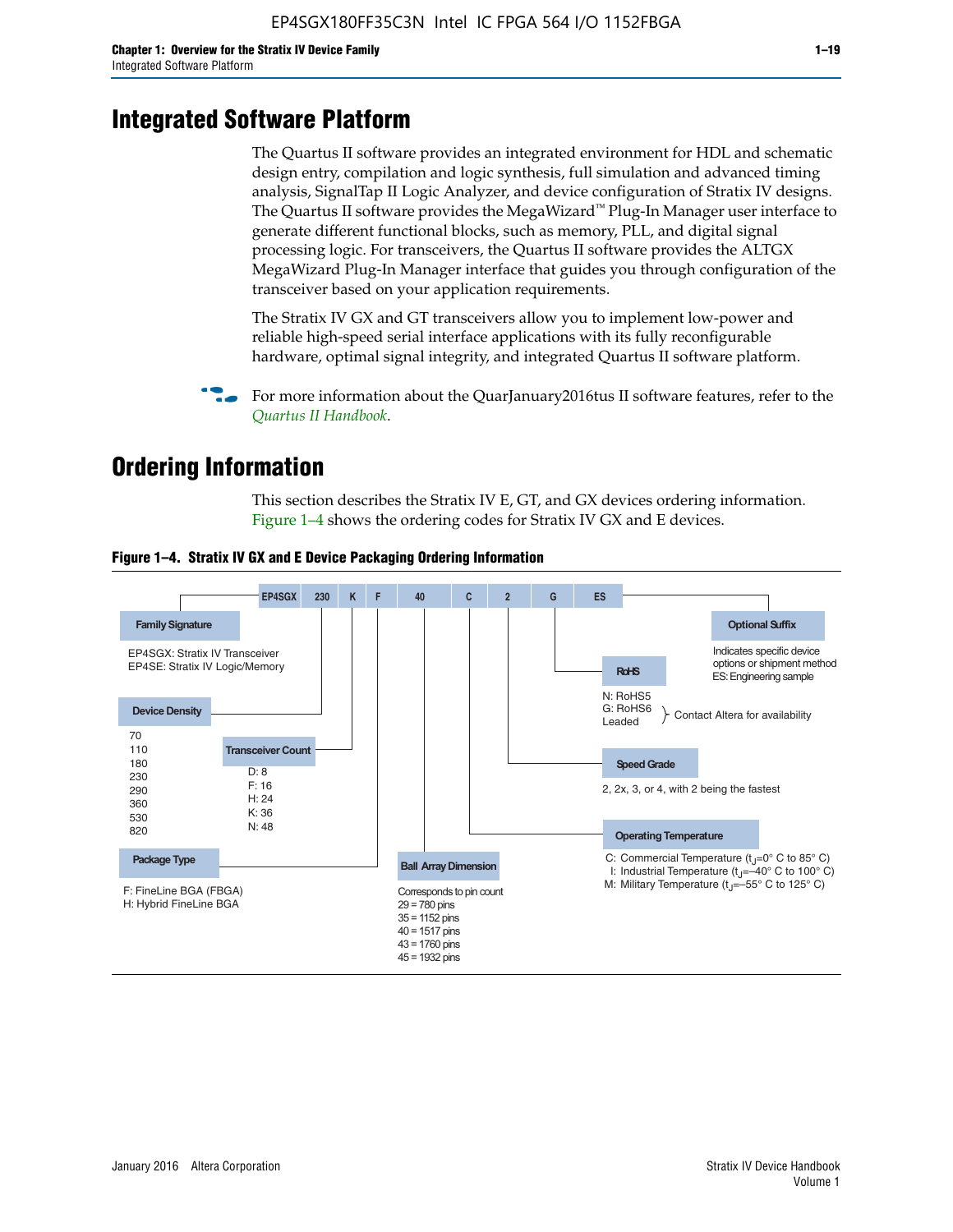Figure 1–5 shows the ordering codes for Stratix IV GT devices.





# **Document Revision History**

Table 1–10 lists the revision history for this chapter.

| <b>Date</b>       | <b>Version</b> | <b>Changes</b>                                         |
|-------------------|----------------|--------------------------------------------------------|
| January 2016      | 3.5            | <b>Updated Figure 1–4 with new RoHS information</b>    |
| September 2012    | 3.4            | ■ Updated Table $1-1$ to close FB #30986.              |
|                   |                | Updated Table 1–2 and Table 1–5 to close FB $#31127$ . |
| June 2011         | 3.3            | Added military temperature to Figure 1–4.              |
| February 2011     | 3.2            | ■ Updated Table $1-7$ and Table $1-8$ .                |
|                   |                | $\blacksquare$ Applied new template.                   |
|                   |                | Minor text edits.                                      |
| <b>March 2010</b> | 3.1            | ■ Updated Table 1–1, Table 1–2, and Table 1–7.         |
|                   |                | ■ Updated Figure $1-3$ .                               |
|                   |                | ■ Updated the "Stratix IV GT Devices" section.         |
|                   |                | Added two new references to the Introduction section.  |
|                   |                | Minor text edits.                                      |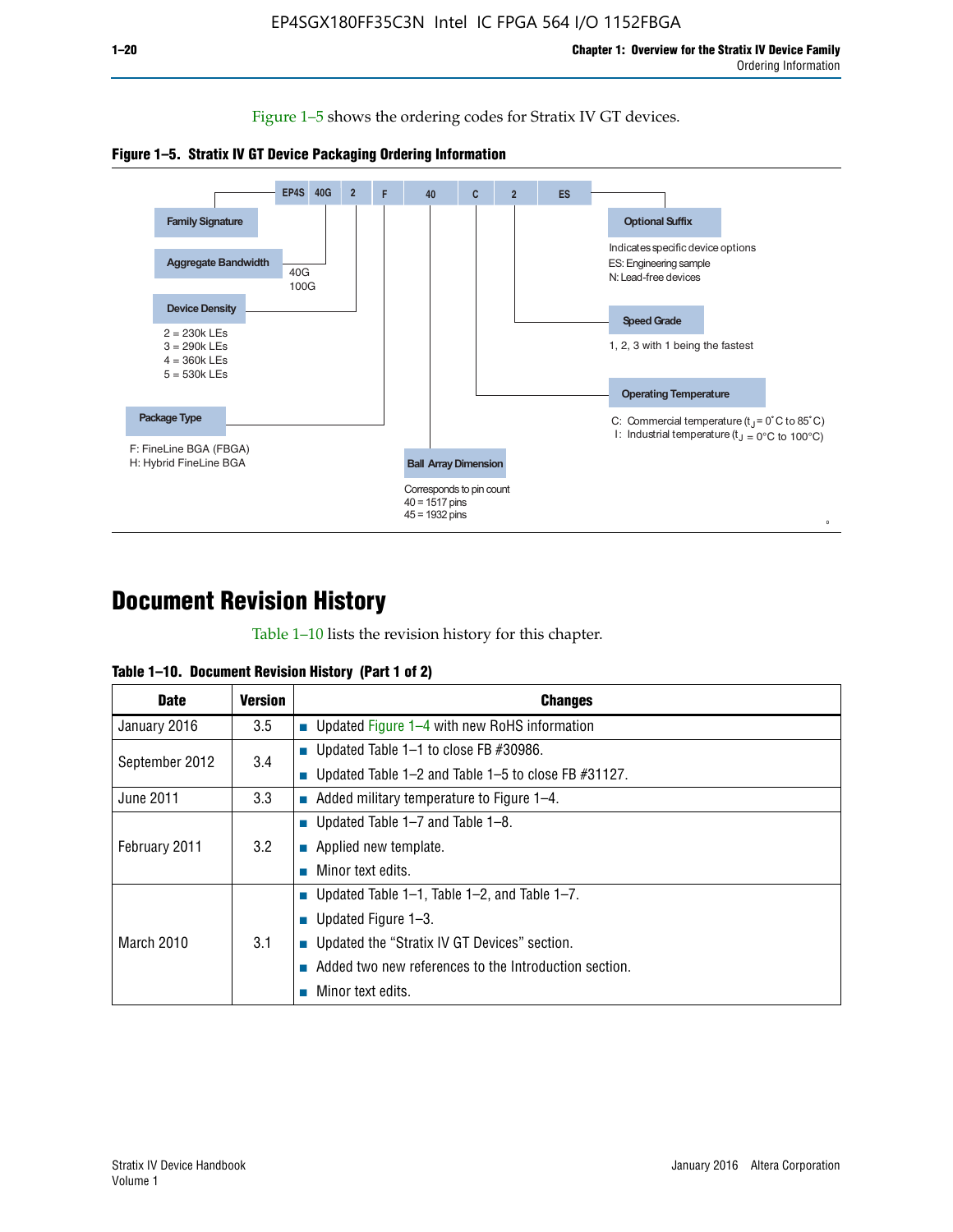#### **Table 1–10. Document Revision History (Part 2 of 2)**

| <b>Date</b>      | <b>Version</b> | <b>Changes</b>                                                                                                                                                                                                                                                                    |  |
|------------------|----------------|-----------------------------------------------------------------------------------------------------------------------------------------------------------------------------------------------------------------------------------------------------------------------------------|--|
|                  | 3.0            | ■ Updated the "Stratix IV Device Family Overview", "Feature Summary", "Stratix IV GT<br>Devices", "High-Speed Transceiver Features", "FPGA Fabric and I/O Features", "Highest<br>Aggregate Data Bandwidth", "System Integration", and "Integrated Software Platform"<br>sections. |  |
| November 2009    |                | $\blacksquare$ Added Table 1-3, Table 1-6, and Table 1-9.                                                                                                                                                                                                                         |  |
|                  |                | $\blacksquare$ Updated Table 1-1, Table 1-2, Table 1-4, Table 1-5, Table 1-7, and Table 1-8.                                                                                                                                                                                      |  |
|                  |                | ■ Updated Figure 1–3, Figure 1–4, and Figure 1–5.                                                                                                                                                                                                                                 |  |
|                  |                | $\blacksquare$ Minor text edits.                                                                                                                                                                                                                                                  |  |
|                  | 2.4            | $\blacksquare$ Updated Table 1-1.                                                                                                                                                                                                                                                 |  |
| <b>June 2009</b> |                | Minor text edits.                                                                                                                                                                                                                                                                 |  |
|                  |                | $\blacksquare$ Added Table 1–5, Table 1–6, and Figure 1–3.                                                                                                                                                                                                                        |  |
|                  |                | $\blacksquare$ Updated Figure 1-5.                                                                                                                                                                                                                                                |  |
| April 2009       | 2.3            | Updated Table $1-1$ , Table $1-2$ , Table $1-3$ , and Table $1-4$ .                                                                                                                                                                                                               |  |
|                  |                | ■ Updated "Introduction", "Feature Summary", "Stratix IV GX Devices", "Stratix IV GT<br>Devices", "Architecture Features", and "FPGA Fabric and I/O Features"                                                                                                                     |  |
| March 2009       | 2.2            | ■ Updated "Feature Summary", "Stratix IV GX Devices", "Stratix IV E Device", "Stratix IV<br>GT Devices", "Signal Integrity"                                                                                                                                                       |  |
|                  |                | Removed Tables 1-5 and 1-6                                                                                                                                                                                                                                                        |  |
|                  |                | Updated Figure 1-4                                                                                                                                                                                                                                                                |  |
|                  |                | ■ Updated "Introduction", "Feature Summary", "Stratix IV Device Diagnostic Features",<br>"Signal Integrity", "Clock Networks", "High-Speed Differential I/O with DPA and Soft-<br>CDR", "System Integration", and "Ordering Information" sections.                                |  |
|                  |                | Added "Stratix IV GT 100G Devices" and "Stratix IV GT 100G Transceiver Bandwidth"<br>sections.                                                                                                                                                                                    |  |
| March 2009       | 2.1            | <b>Updated Table 1–1, Table 1–2, Table 1–3, and Table 1–4.</b>                                                                                                                                                                                                                    |  |
|                  |                | $\blacksquare$ Added Table 1-5 and Table 1-6.                                                                                                                                                                                                                                     |  |
|                  |                | ■ Updated Figure $1-3$ and Figure $1-4$ .                                                                                                                                                                                                                                         |  |
|                  |                | $\blacksquare$ Added Figure 1-5.                                                                                                                                                                                                                                                  |  |
|                  |                | Removed "Referenced Documents" section.                                                                                                                                                                                                                                           |  |
|                  |                | Updated "Feature Summary" on page 1-1.                                                                                                                                                                                                                                            |  |
| November 2008    | 2.0            | ■ Updated "Stratix IV Device Diagnostic Features" on page 1-7.                                                                                                                                                                                                                    |  |
|                  |                | Updated "FPGA Fabric and I/O Features" on page 1-8.                                                                                                                                                                                                                               |  |
|                  |                | $\blacksquare$ Updated Table 1-1.                                                                                                                                                                                                                                                 |  |
|                  |                | Updated Table 1-2.                                                                                                                                                                                                                                                                |  |
|                  |                | Updated "Table 1-5 shows the total number of transceivers available in the Stratix IV GT<br>Device." on page 1-15.                                                                                                                                                                |  |
| <b>July 2008</b> | 1.1            | Revised "Introduction".                                                                                                                                                                                                                                                           |  |
| May 2008         | 1.0            | Initial release.                                                                                                                                                                                                                                                                  |  |